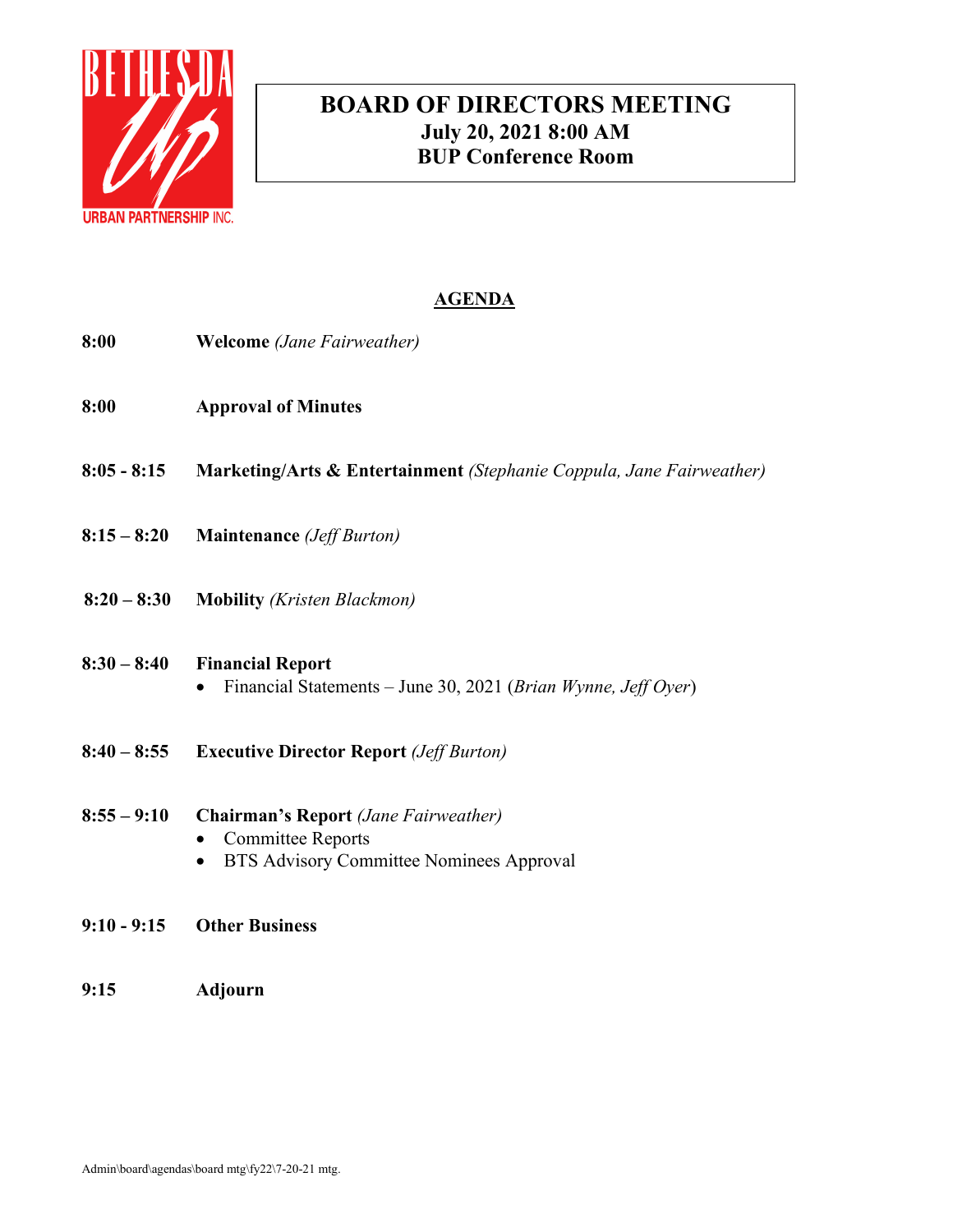# **BETHESDA URBAN PARTNERSHIP, INC. Minutes of the Board of Directors Meeting July 20, 2021**

| <b>Board Members Present:</b> | Greg Rooney, Jane Fairweather, Brian Wynne, Marian Block, Debbie<br>Michaels, Robert Donohoe, Andy Jones, Katya Marin, Heather<br>Dhlopolsky, Cherian Thomas and Ken Hartman |
|-------------------------------|------------------------------------------------------------------------------------------------------------------------------------------------------------------------------|
| <b>Staff Present:</b>         | Jeff Burton, Stephanie Coppula, Kristen Blackmon and Jeff Oyer                                                                                                               |
| <b>Guests Present:</b>        | Allie Williams – Greater Bethesda Chamber of Commerce                                                                                                                        |
| <b>Call to Order:</b>         | Meeting called to order at 8:00 a.m. by Jane Fairweather                                                                                                                     |

Jane Fairweather opened the meeting by thanking Greg Rooney for serving as Chairman of the BUP Board of Directors this past fiscal year and presented him with a plaque in appreciation.

## **Minutes:**

Jane Fairweather asked for a motion to approve the minutes from the previous Board meeting. Robert Donohoe asked that a statement be added to the budget presentation section noting that the budget was diligently prepared by staff and then reviewed thoroughly and in great detail by the Finance Committee before being presented to the full board for approval. A motion was made and seconded to approve the June 15, 2021 Board of Director's meeting with the noted change. There was no discussion. The motion passed unanimously.

# **Marketing Report:**

Stephanie Coppula reported that we are officially in the midst of the transition to the new logo. The uniforms for the maintenance team are here, all of the trucks have been rebranded and the gateway signs are scheduled to be rebranded today. There are still several items that still need to be rebranded but we are well underway. The feedback so far has been overwhelmingly positive.

S. Coppula and Jeff Burton noted that both of them submitted proposals to be presenters at the annual International Downtown Association conference in Tampa this fall and both proposals were selected. S. Coppula will be heading a panel on how to facilitate public/private partnerships to fund public art in the downtown. J. Burton will be heading a panel on the Streetery as a public use space.

S. Coppula reported that staff is moving forward with planning for the 2021 Taste of Bethesda. We are currently soliciting restaurants to participate and working on entertainment. We have also secured several sponsors and are seeking more. The event will be Saturday, October 2.

Yappy Hour was held last Thursday in Elm Street Park and was highly successful. The small dog park will remain up for at least a month as a pilot. Friday night concerts at the Streetery are also going great and have been well attended.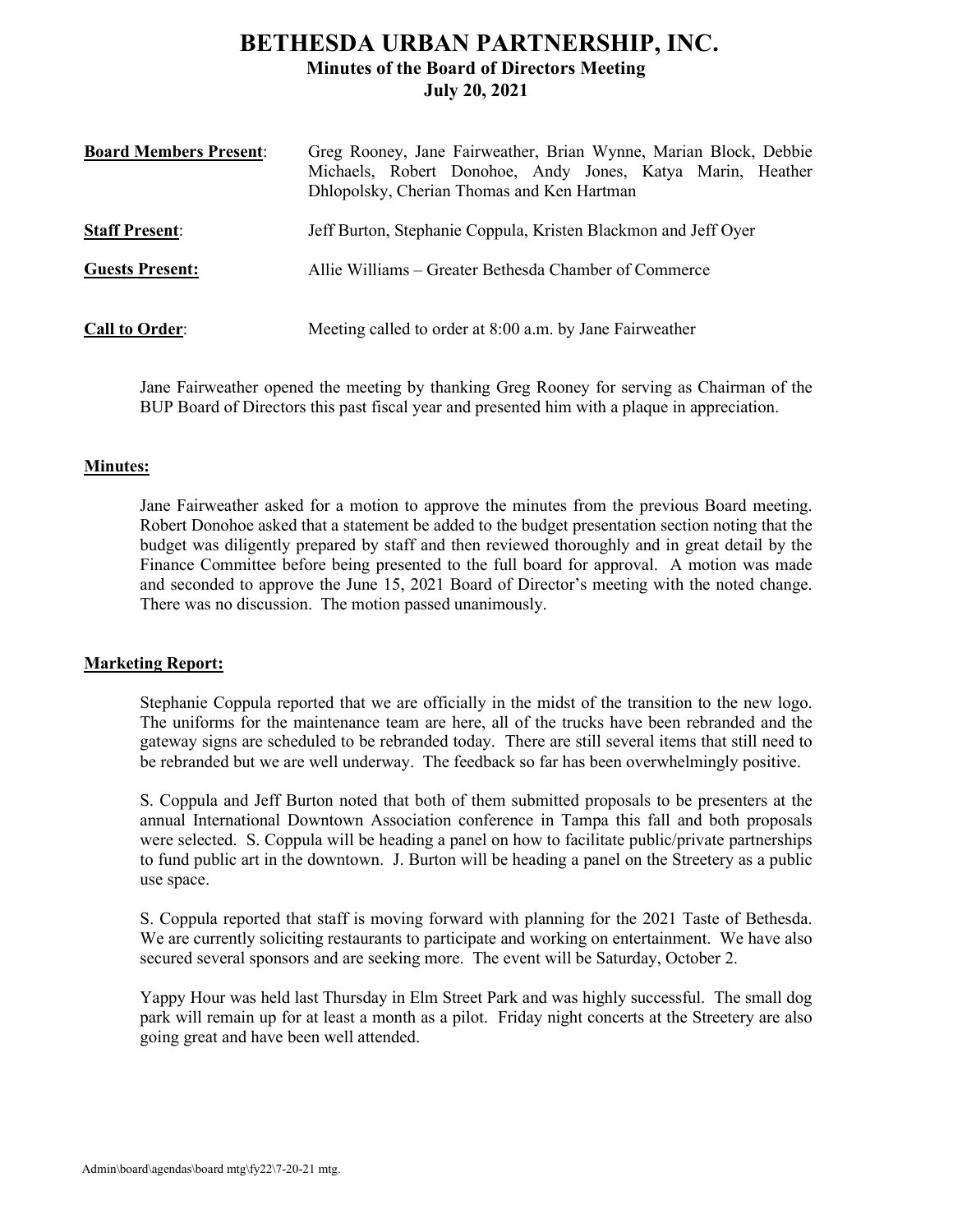S. Coppula referred to pictures in her Board report that showed several art students from Bethesda Chevy Chase High School who volunteered to paint the picnic tables at the Streetery to give them a little more character.

Staff has a call for artists out to paint the mural on Garage #11 which is across the street from BUP's office. Funds for the project will come from money raised by the Arts & Entertainment District but if anyone knows of a potential sponsor for the project, we would love to talk to them.

### **Maintenance Report:**

Jeff Oyer presented the maintenance report reporting that the team is back assisting with events. The team is also working on typical summer maintenance projects such as mowing, weeding, edging, tree replacement and brick repairs. Debbie Michaels noted that the flowers around the downtown look absolutely beautiful and are a wonderful addition to the urban district. She noted that the maintenance team should be complimented for their work.

J. Oyer noted that the team held their first "Weed Warriors" day last Saturday where eight volunteers showed up and walked around the downtown with Matt Flack and Susanna Parker to pull weeds around the urban district.

We have also purchased a substantial supply of battery powered equipment as we continue to transition to a more sustainable way of handling operations. We are still testing the equipment to see when it makes the most sense to use and not to use based on the size and length of the job.

### **Mobility Report:**

Kristen Blackmon reported that Brandan Stuckey, who is on the BTS staff, has been accepted to the upcoming Emerging Leaders class at Leadership Montgomery. This will be a year-long class where Brandan will learn about the County with a number of other classmates. It will be a great networking opportunity.

K. Blackmon reported that there is now an all-pedestrian walking traffic light cycle at the intersection of Bethesda Avenue and Woodmont Avenue. The diagonal bike crossing has not been activated yet.

Debbie Michaels questioned how the County was going to enforce vehicles not parking in the new bike lane on Bethesda Avenue. J. Burton noted that the County plans on heavy enforcement in that area once all of the appropriate signage is installed.

K. Blackmon noted that her board packet also included information about upcoming single tracking and closures at certain Metro stations which might be of interest to the board.

Most of the work on the Purple Line around Bethesda is still on hold as the State transitions to a new general contractor. There is still some work going on in the Silver Spring area.

K. Blackmon reported that BTS teamed up with WABA to conduct a learn to ride bike class at the Rescue Squad and also a bike ride around Bethesda that ended with a happy hour at Silver.

### **Financial Report:**

Brian Wynne presented the financial statements for the year ended June 30 reviewing all of the significant revenue and expenses variances that have been highlighted in the financial statement narrative. B. Wynne noted that since the year has just ended these numbers are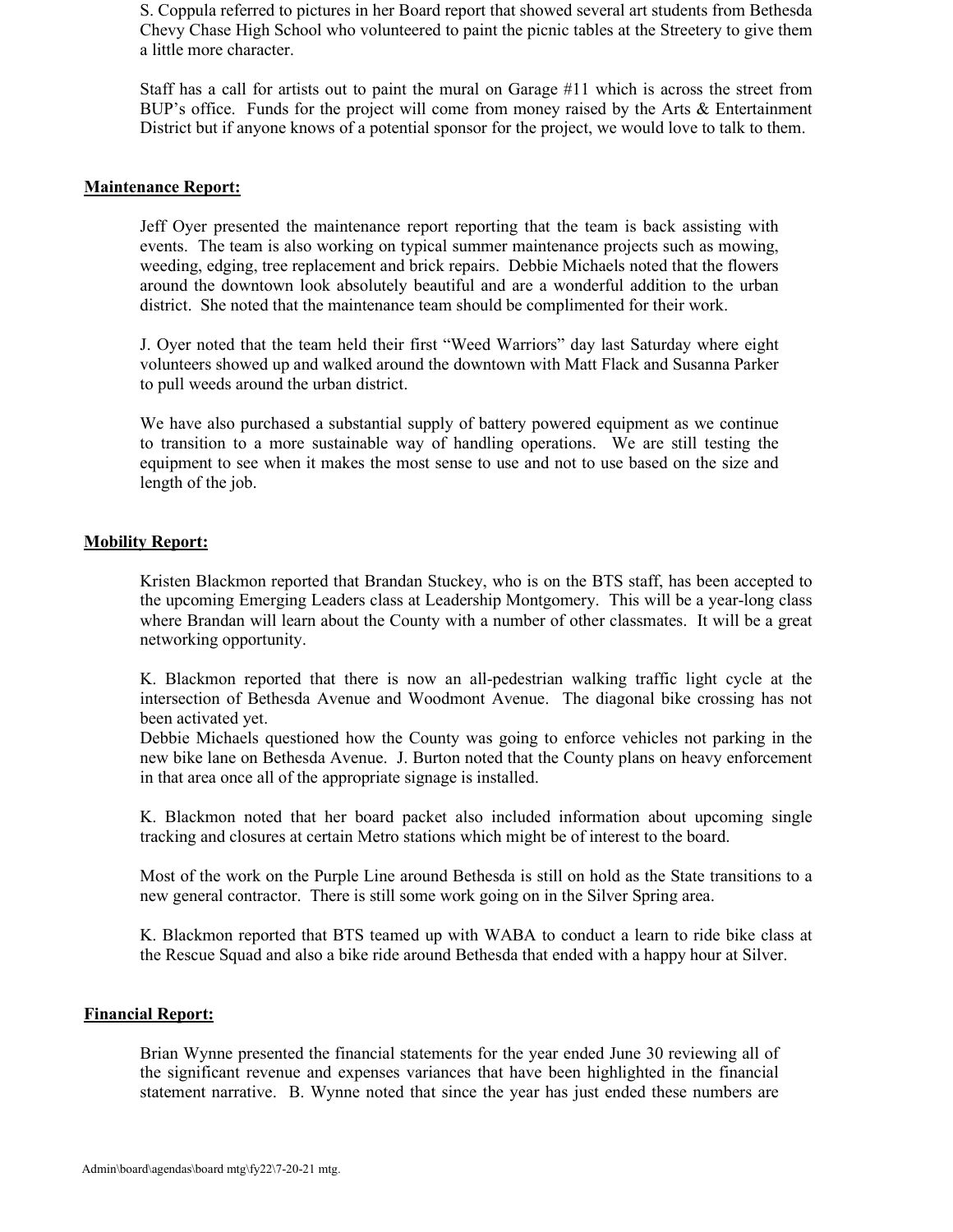still preliminary but the numbers currently indicate ending the year with revenue over expenses of \$289,000. B. Wynne noted that there are several items totaling \$100,000 that were projected to be spent in FY21 before the end of the year that did not happen. They include the design contract fee for the Streetery, the event stage, Savor Bethesda and new trash cans. In accordance with County guidelines, we are requesting that the Board approve encumbering these funds to be spent on the outlined items. That allows BUP to allocate these funds to FY21 expenditures even though they will not be spent until FY22. That would leave approximately \$190,000 remaining in revenue over expenses. B. Wynne pointed out that this is a similar amount to last year. This also is in line with the amount of money BUP raised outside of the urban district contract. B. Wynne commented that it was important to note that BUP did spend all its urban district contract dollars during the actual year even without including the encumbered funds. B. Wynne recommended encumbering the \$100,000 and then once the audit and final numbers are completed, the Finance Committee would meet and come to the Board at the next meeting to make a recommendation to the Board on what to do with the remaining revenue over expenditures and present an analysis of BUP's reserve account. After discussion, a motion was made and seconded to encumber \$100,000 for the designated projects. The motion passed unanimously.

# **Executive Director Report:**

Jeff Burton noted that the contractor for the Streetery design has hired a survey company to do a survey of utilities and the overall site infrastructure of Norfolk Avenue to incorporate into their design work.

Cherian Thomas has agreed to help Susanna Parker with a survey tool for participants at the Streetery. The survey tool will capture important data about knowledge of and usage of the Streetery by visitors and also solicit feedback and ideas. The original plan is to have a tablet or tablets available on site for staff to capture quick real time data. It can be expanded to allow for use on other platforms such as a QR code, a mobile app or by responding to an email sent out by BUP once the on-site capture process is up and running. C. Thomas will use his firm to gather and accumulate a variety of data including demographics. C. Thomas noted that the survey design is complete and could possibly be ready for deployment as early as this weekend.

J. Burton reported on an economic development tool that he and Susanna Parker are working on. They are working on developing an asset map of Bethesda that can be shared online through BUP's website or via other platforms. The asset map will show as many assets within the downtown as possible. It will show ongoing development projects, office buildings, residential buildings, public transportation, hotels, parks and any other assets deemed important. We have secured a vendor for a minimal fee to use a drone to shoot video of the urban district from above. Users will then be able to pull up a picture of a particular asset, find out facts about it, do a 360-degree view around it and see exactly where it is located within the urban district. It can be helpful for anyone wanting to learn more about a particular asset in Bethesda or who wants to learn more about the urban district as a whole and might be considering moving either their residence or business to the area. We will be able to keep the cost low because Matt Flack and Susanna Parker will be developing it and loading the data once we receive the drone footage back. The idea came after attending an online IDA session.

J. Burton noted that he and Jane Fairweather plan to start attending homeowner associations in the immediate area sometime this fall to educate residents living in or in close proximity to the urban district about BUP and the many services BUP provides as well as what the downtown has to offer to residents living in or near an urban district. The main goal is to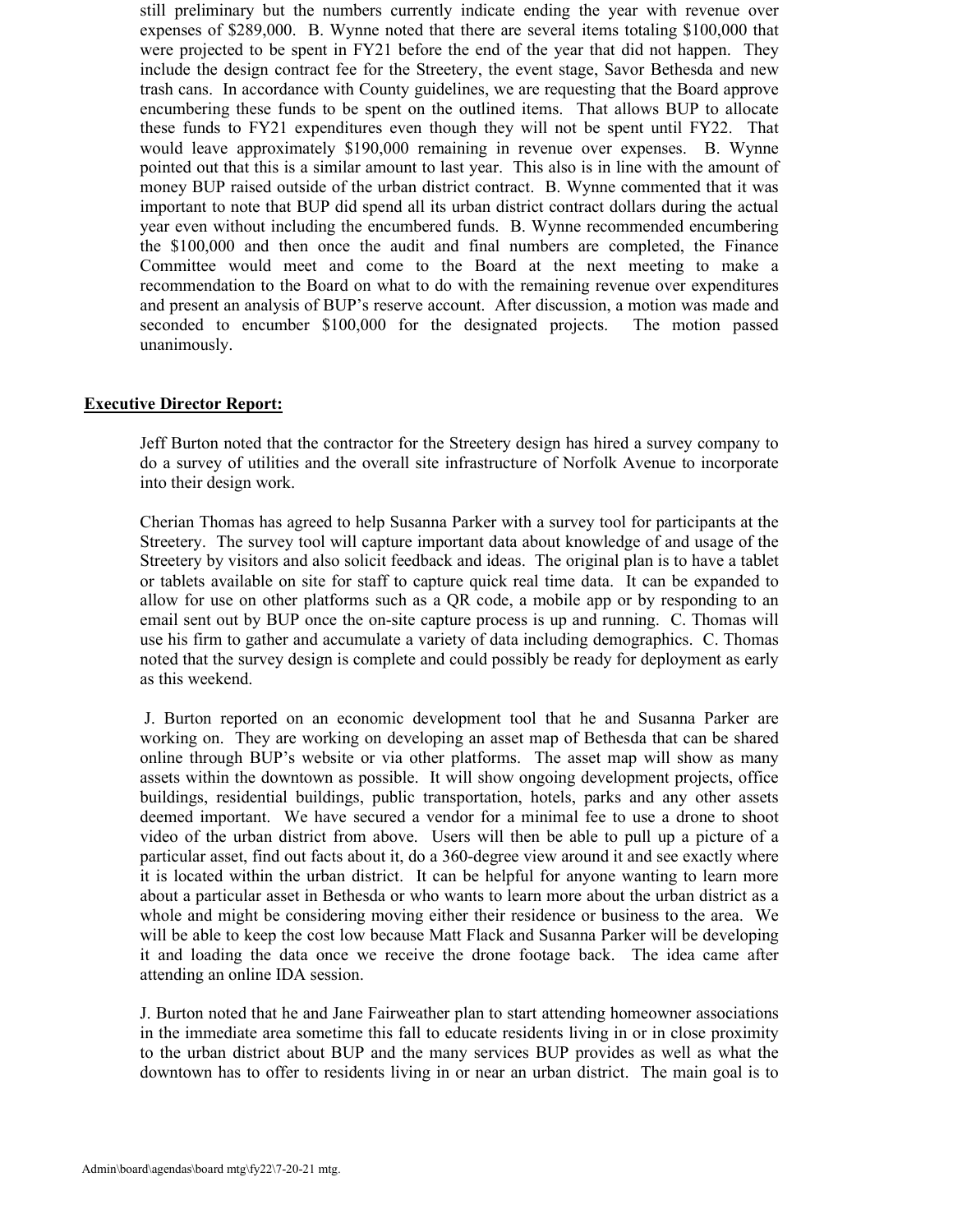make sure no one can say they don't know who BUP is or what BUP does. Marian Block mentioned that she would be willing to help with the presentations.

# **Chairman's Report:**

Jane Fairweather reminded everyone that the new officers for FY22 along with herself are Marian Block as Vice-Chair, Katya Marin as Secretary and Brian Wynne as Treasurer. J. Fairweather noted that they would be working closely together to make sure the BUP board stays a very high-functioning board during the coming year.

The packet of board materials contained recommendation letters and resumes of two candidates who are interested in serving on the BTS advisory committee. Kristen Blackmon gave a brief description of each candidate and their qualifications. After discussion, a motion was made and seconded to approve both nominations. The motion pass unanimously.

Debbie Michaels wanted to take this opportunity to thank Ken Hartman for his service to the urban district and for his support of BUP over the years as Ken will be transitioning to a new position with the County in Rockville. D. Michaels asked Ken if he could give the Board an update on the status of his transition and who will be filling his old role of Director of the Regional Services Center. K. Hartman gave a brief description of his new role and reported that the County Executive has recommended to the County Council four new individuals to become the Directors of the regional service centers in Silver Spring, Mid-County, Up-County and Bethesda. Pete Fosselman has been recommended for Bethesda/Chevy Chase and these appointments are all subject to County Council approval next week. The new start date is expected to be the first week of August. A new urban district services manager has also been hired to replace Derrick Harrigan who has also left for another position within the County.

## **Other Business:**

No other business.

**Next Meeting**: September 21, 2021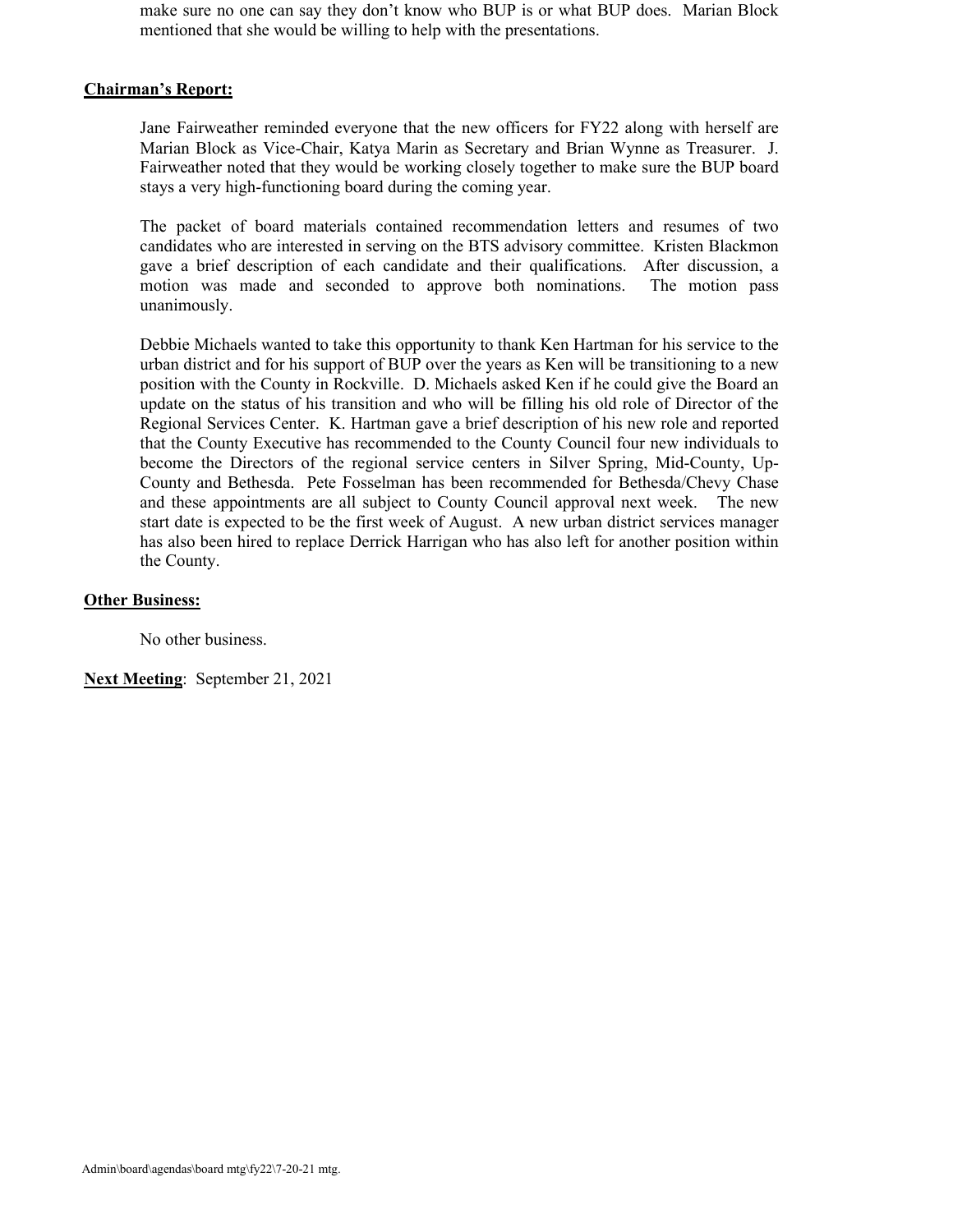

# **AGENDA BOARD OF DIRECTORS MEETING September 21, 2021 8:00 AM BUP Conference Room**

| 8:00          | <b>Welcome</b> (Jane Fairweather)                                                                                                                                                                                                          |
|---------------|--------------------------------------------------------------------------------------------------------------------------------------------------------------------------------------------------------------------------------------------|
| 8:00          | <b>Approval of Minutes</b>                                                                                                                                                                                                                 |
| $8:05 - 8:15$ | Marketing/Arts & Entertainment (Stephanie Coppula, Jane Fairweather)                                                                                                                                                                       |
| $8:15 - 8:20$ | <b>Maintenance</b> ( <i>Jeff Oyer</i> )                                                                                                                                                                                                    |
| $8:20 - 8:30$ | <b>Mobility</b> (Kristen Blackmon)                                                                                                                                                                                                         |
| $8:30 - 8:50$ | <b>Financial Report</b><br>Financial Statements - August 31, 2021 (Brian Wynne, Jeff Oyer)<br>FY21 Audit (Brian Wynne, Robert Donohoe, Jeff Oyer)<br>$\bullet$<br>Reserve Discussion (Brian Wynne, Robert Donohoe, Jeff Oyer)<br>$\bullet$ |
| $8:50 - 9:00$ | <b>Executive Director Report (Jeff Burton)</b>                                                                                                                                                                                             |
| $9:00 - 9:10$ | <b>Chairman's Report</b> (Jane Fairweather)<br><b>Committee Reports</b><br>$\bullet$                                                                                                                                                       |
| $9:10 - 9:15$ | <b>Other Business</b>                                                                                                                                                                                                                      |
| 9:15          | Adjourn                                                                                                                                                                                                                                    |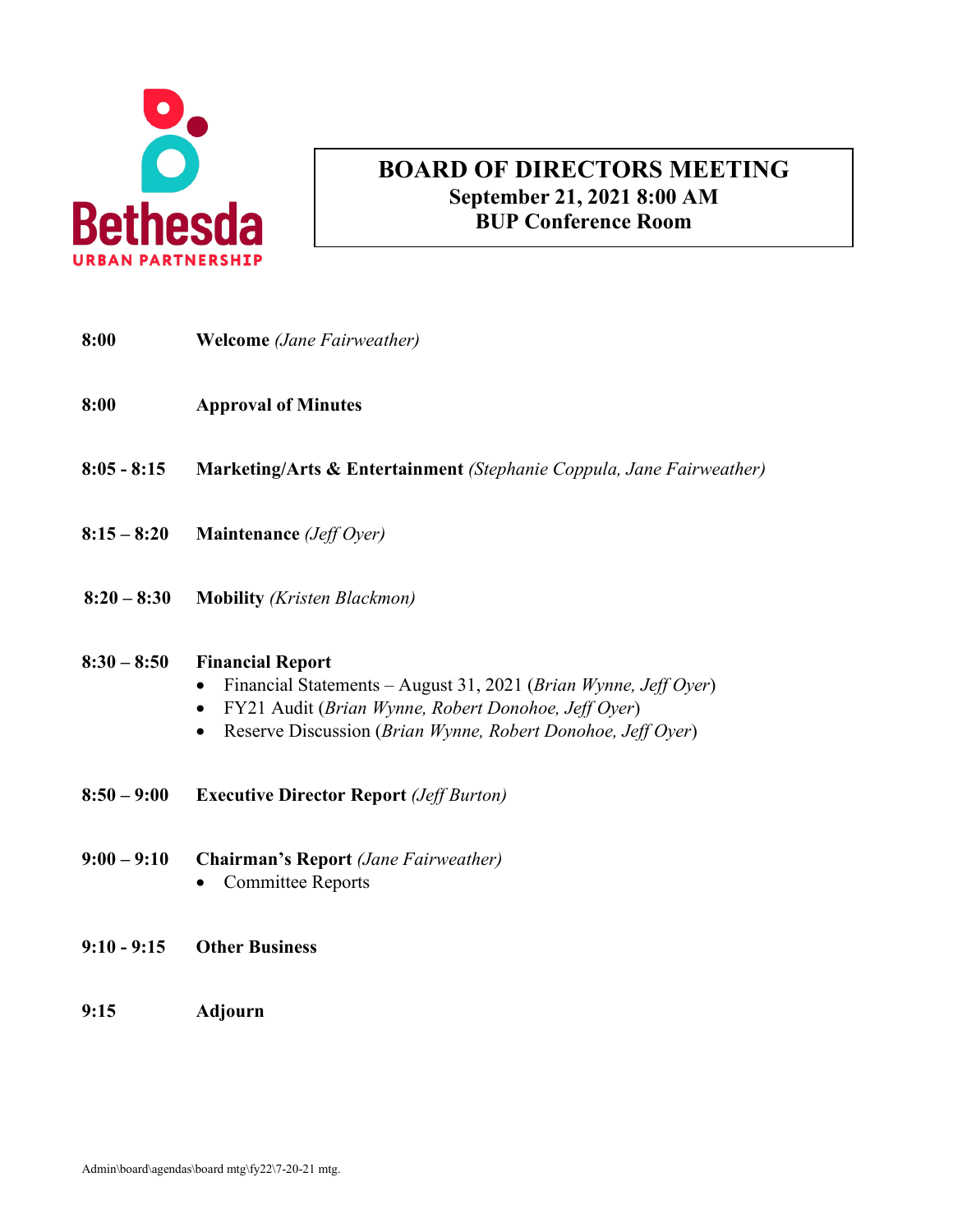# **BETHESDA URBAN PARTNERSHIP, INC. Minutes of the Board of Directors Meeting September 21, 2021**

| <b>Board Members Present:</b> | Jane Fairweather, Brian Wynne, Marian Block, Katya Marin, Greg<br>Rooney, Debbie Michaels, Robert Donohoe, Heather Dhlopolsky,<br>Cherian Thomas and Pete Fosselman |
|-------------------------------|---------------------------------------------------------------------------------------------------------------------------------------------------------------------|
| <b>Staff Present:</b>         | Jeff Burton, Stephanie Coppula, Kristen Blackmon and Jeff Oyer                                                                                                      |
| <b>Guests Present:</b>        | Allie Williams – Greater Bethesda Chamber of Commerce<br>T.J. Durant – BCC Regional Services Center                                                                 |
| <b>Call to Order:</b>         | Meeting called to order at 8:00 a.m. by Jane Fairweather                                                                                                            |

# **Minutes:**

Jane Fairweather asked for a motion to approve the minutes from the previous Board meeting. A motion was made and seconded to approve the July 20, 2021 Board of Director's meeting. There was no discussion. The motion passed unanimously.

## **Marketing Report:**

Stephanie Coppula reported that staff worked with Cherian Thomas and his team to design a survey tool for the Streetery. The survey was conducted in-person at the Streetery as well as through various social media posts. We received approximately 400 responses combined. The feedback was extremely positive. Some of the highlights included liking the live music, wanting more comfortable seating and wanting better lighting in the evenings. All respondents were in favor of keeping the Streetery. Cherian Thomas shared his screen to provide some of the highlevel results about the survey including demographics of who is using the Streetery. More play areas for kids and table games were also desired additions to the Streetery. Jeff Burton reported that the design firm that was hired to design a more permanent Streetery submitted their first draft for the committee and staff to review. The Streetery working group was not thrilled with the first draft so we have gone back to them with some suggested changes and we also provided the survey results for them to consider as they make modifications. We hope to have a new draft next week.

S. Coppula noted that our second Yappy Hour of the year is scheduled for Thursday evening but the weather does not look promising and may need to be rescheduled.

Live music has been extended at the Streetery on Friday nights. We took several of the bands that were scheduled to perform at the Taste of Bethesda and moved them to performing at the Streetery through the end of October.

The Arts and Entertainment board has been working with staff to select an artist to paint the mural on Garage #11. Six artists were selected to submit site specific proposals. Members of the A & E board and staff will then work with the Department of Transportation to select the final artist. The hope is to have the mural painted sometime this fall.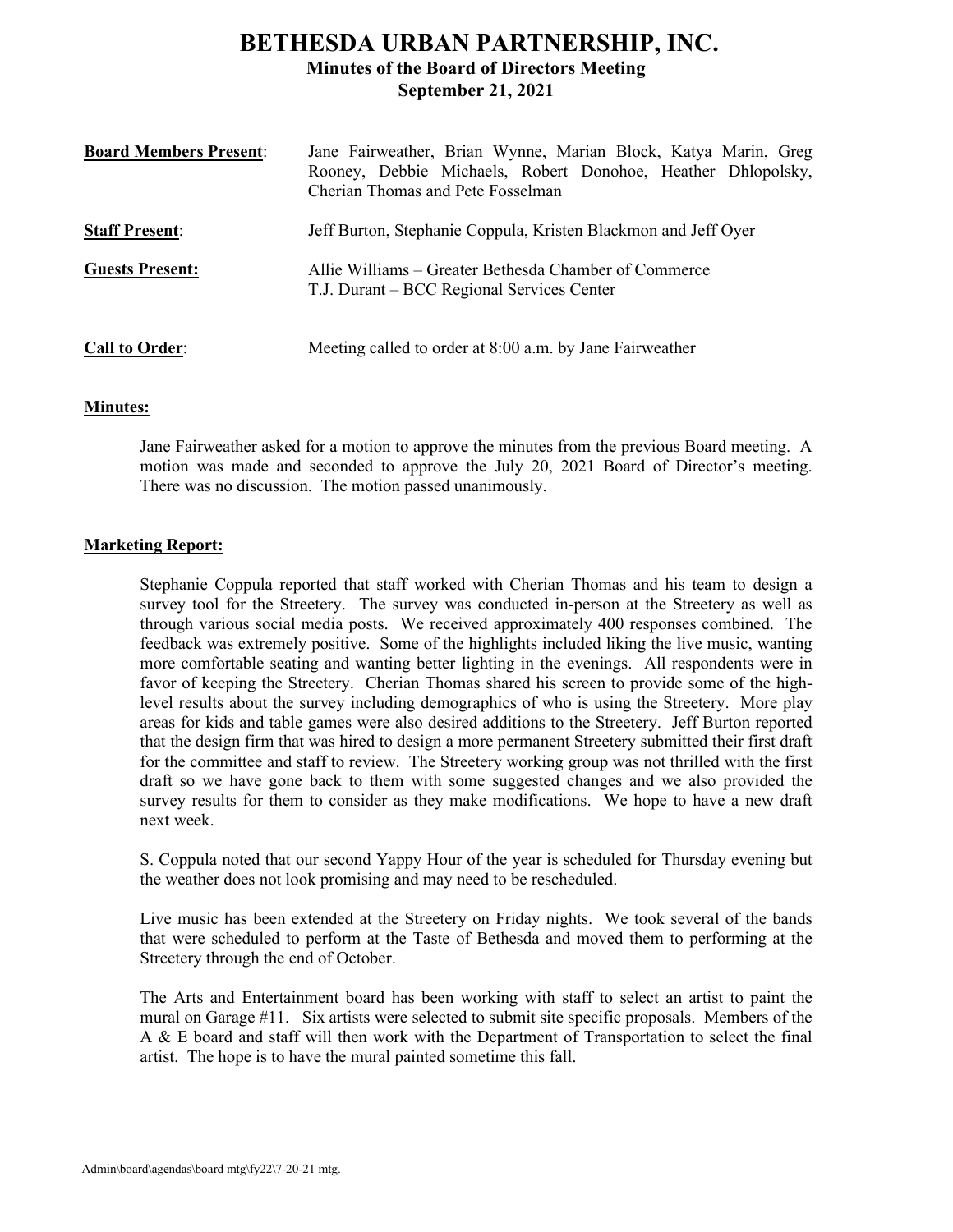S. Coppula reported that the marketing staff is working on several other activations and events for the rest of the fall including promoting Bethesda Bucks, some type of Winter Wonderland event at the Streetery, a social media scavenger hunt, and an art walk.

## **Maintenance Report:**

Jeff Oyer presented the maintenance report reporting that we are nearly done with all of the BUP rebranding. New logos have been put on all of the trash cans, the trucks have new decals, most of the gateway and other signage has been completed and most office signage and materials now have the new logo. We are still working on a few signs as well as fall and winter uniform items.

The rest of the picnic tables at the Streetery have been primed for new artwork. The team also painted Gallery B in preparation for the Trawick Prize and helped the marketing team with some of the installations. The new stage has arrived and the team has been busy opening boxes and making sure they know how it is assembled.

Other fall work includes a streetlight survey, a pothole survey, brick repairs, mowing and weeding and fall mulch touch up. We will also be beginning our fall sidewalk and tree surveys.

# **Mobility Report:**

Kristen Blackmon reported that September is a busy month of events for BTS with Walk & Ride registration underway, Car Free Day is tomorrow and BTS staff will be set up at the Metro Station at  $6:30 - 8:30$  in the morning.

K. Blackmon referred to the second page of her report noting that the Metro platforms at both Shady Grove and Rockville will be closed until December and there is a joint TMD Advisory committee meeting scheduled for September 30 with an update on Vision Zero. There is a public meeting about the Cheltenham bike lane study on September 30 also.

The Department of Transportation is asking for comments on their idea to expand the TDM plans requirement that are already required in Bethesda and making it County wide. This would then require all employers with 25 or more employees and multi-family and commercial buildings within the County to file TDM plans annually. It should not have much impact on BTS but we will now be including buildings. K. Blackmon noted that the current BTS staff should be able to handle the additional work.

### **Financial Report:**

Brian Wynne presented the financial statements for the two months ended August 31 noting that with being only two months into the new fiscal year that there were really no significant variances or items to discuss. Both revenue and expenses are in line with budget with only the actual marketing expenses being slightly lower than budget.

B. Wynne noted that the FY21 audit had been completed and a draft copy had been provided in the Board packet noting that the results were very close to what was reported at the July Board meeting but that there were a few audit entries made by staff making up the difference. It was noted that the Finance committee made up of himself, Bob Donohoe, Jeff Burton and Jeff Oyer met last week with the auditor to thoroughly review and discuss the draft audit reporting that there were no audit adjustments made by the auditors. B. Wynne reviewed the audit in detail highlighting some of the more significant items.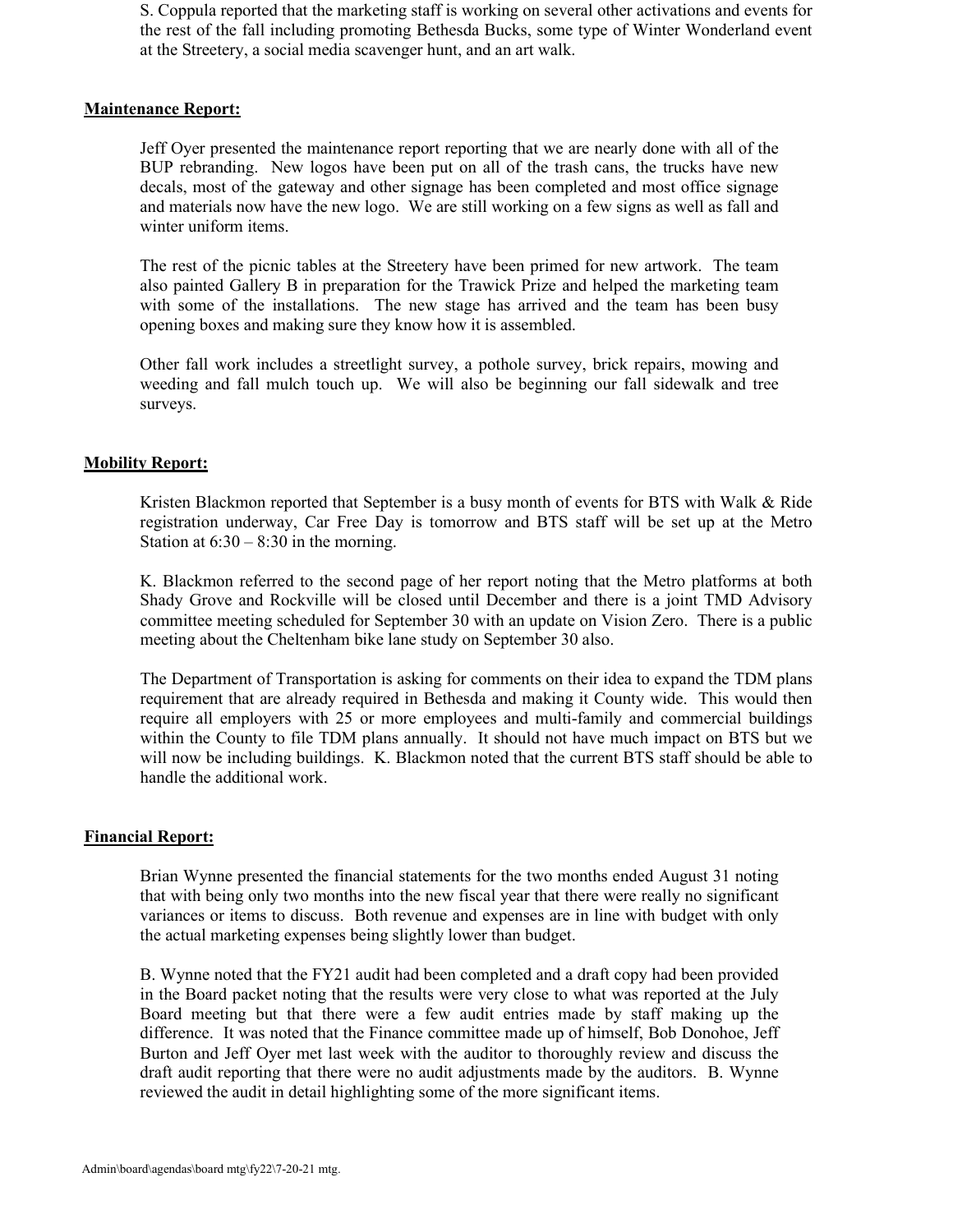Brian Wynne discussed a few audit entries that were made by staff to explain the variance from the year-end figure reported in July to the actual figure on the audit. These included the addition of both the BTS and circulator as well as a \$40,000 invoice for sidewalk repairs that was originally booked in FY21 but did not take place until early in FY22. B. Wynne explained that this expense was expected to be incurred in FY21 and that it would have been added to the FY21 encumbered funds that the Board voted on last meeting if we had known that the repairs were not going to be completed until FY22. B. Wynne asked for a motion to retroactively add \$40,000 to the FY21 encumbered funds to cover this cost which increases the total encumbered funds to \$140,000. A motion was made and seconded. The motion passed unanimously.

B. Wynne reviewed that revenue and expenses for FY21 as they compared to FY20 noting that the biggest revenue change was the \$175,000 in Streetery grant funding that was received in FY21. Expenses were down in FY21 compared to FY22. B. Wynne noted that with the addition of \$140,000 in encumbered funds, that FY21 expenses would have been similar to FY20 and that the increase in net assets would be very comparable to that in previous year. B. Wynne also discussed BUP's current cash position noting that some of the cash is restricted for equipment and special projects. The board desires to have two to two and a half months of unrestricted operating funds and that figure was slightly less than two months at the end of the fiscal year.

At this time after questions and discussion a motion was made and seconded to accept and approve the draft FY21 audit as presented. The motion passed unanimously.

B. Wynne then reviewed the reserve account referring to the spreadsheet that was provided in the Board packet. The spreadsheet reflects the reserve activity projected for the next two fiscal years from a high-level standpoint. The reserve is broken down into three pots including an operating reserve, and designated reserves for both equipment replacement and special projects. B. Wynne discussed the projected increases and decreases into each of the three pots for the next two years noting that the equipment reserve has an anticipated deficit if all vehicles that are scheduled to be purchased are purchased. There may be a need to transfer funds from the operating reserve to replenish the equipment reserve and possibly the special projects reserve. However, since some of the equipment may or may not be purchased, B. Wynne noted that there is not an immediate need to do so and that the Finance committee is recommending that the Board revisit the reserve account more towards the end of the current fiscal year to reassess and make any decisions on the reserve account once it is determined exactly what will be spent from the various pots in FY22 with the goal of keeping an adequate operating reserve.

Bob Donohoe added that BUP is in good shape at the present time in all three reserve account pots. B. Donohoe noted that it is the Boards policy to have sufficient funds in the equipment reserve to manage BUP's equipment needs over the next five to seven years. It was also noted that there are currently no loans on the BUP books and the board always has the flexibility to secure a loan for larger pieces of equipment if that makes financial sense. There was a discussion about whether or not to ask the County for annual funding for equipment replacement or to continue to try and fund the equipment reserve out of revenue raised by BUP outside of the urban district contract. BUP staff will work the Finance committee and the Regional Services Center to determine what exactly BUP will ask for in its FY23 budget submission and that process is scheduled to begin shortly.

Marian Block asked if BUP has a line of credit to cover any possible future cash shortfalls. J. Oyer reported that we do not but that he would talk to B. Wynne about that and then possibly look into establishing one.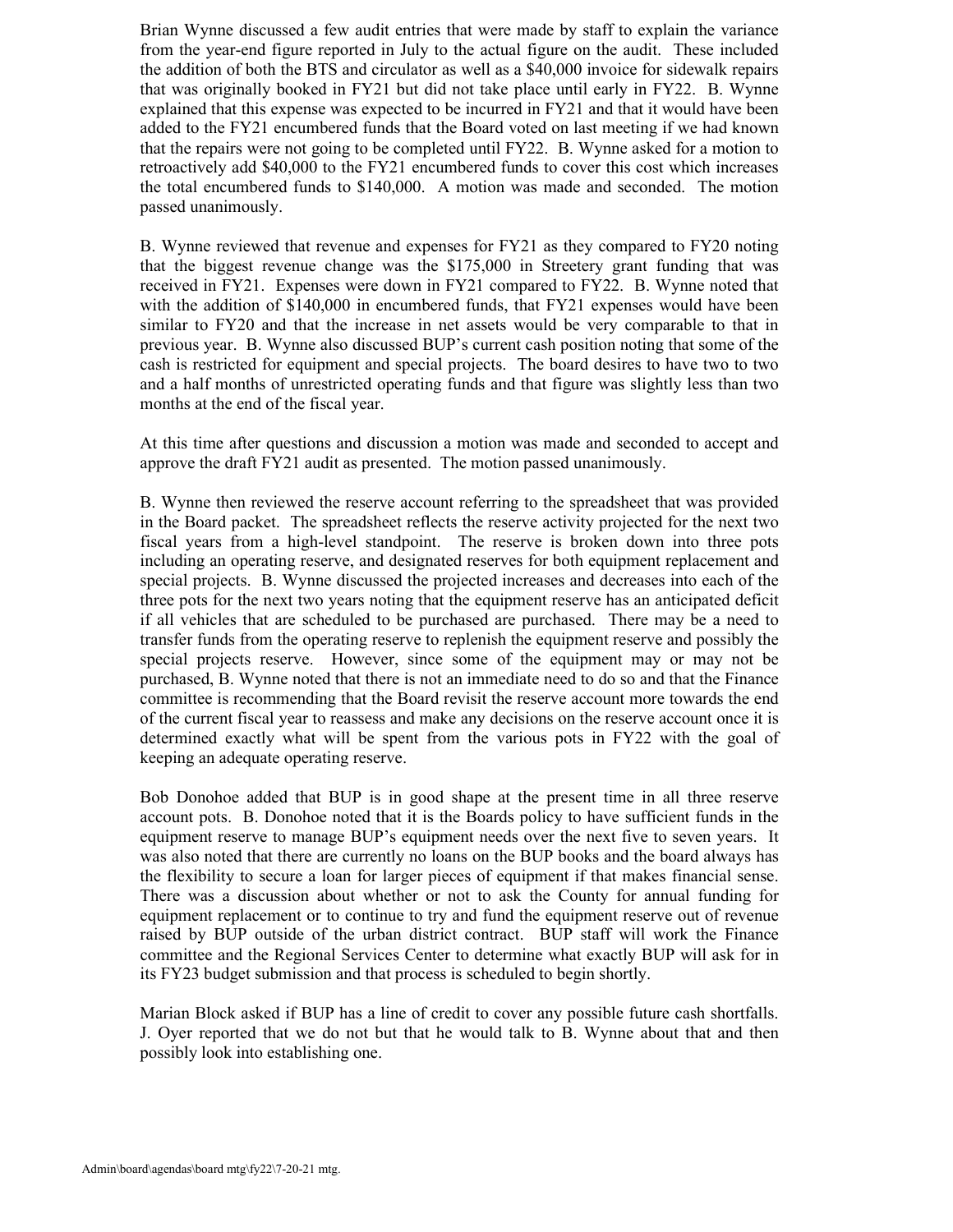### **Executive Director Report:**

Jeff Burton reported that professional development sessions with Joan Fletcher that the board had approved began last week with the entire office staff. The session focused on the "Design Thinking Concept" which is used to help staff make sure that the programs and services that BUP provides are in line with what the urban district wants and needs.

There are four Board positions that will be opening at the end of October. They are for an OMD representative (replacing Greg Rooney), a resident in an adjacent neighborhood (replacing Debbie Michaels), a Chamber representative (replacing Heather Dhlopolsky), and a small business representative (replacing Jane Fairweather). The Chamber has sent a letter to the County Executive recommending Jane Fairweather, who has agreed to serve another term, to fill that role. The County Council advertises for and will interview candidates for the adjacent neighborhood representative. An advertisement has been sent out by the County seeking applications to fill the OMD and small business positions. BUP staff is reaching out to individuals who we think might be interested. The deadline is October 6 and once the applications are received, they will be forwarded to BUP staff and BUP will conduct interviews for these two positions. J. Burton noted that we will need two or three current Board members to be a part of the interview committee and then once the interviews are completed BUP will send their recommendations to the County Executive. Marian Block, Jane Fairweather and Katya Marin volunteered to take part in the interview committee.

J. Burton noted that he had forwarded to the Board an email from an individual who has requested that BUP take over ownership of the Veteran's Day event held each year in Veteran's Park. J. Burton gave some historical background about the event and noted that BUP has been assisting with the logistics for the event for years but has taken no part in the organization of the event. BUP's role has been to set up tents and chairs for the event. The original founder of the event has been looking for groups to take over the event from him without success. J. Burton noted that he has done some research with the help of Pete Fosselman and it does not appear that the County or any departments currently plan or organize any other Veteran's Day events. These appear to all be organized and held by private groups or individuals. Staff feels that this does not necessarily fit into BUP's core mission and would open BUP up for other similar requests which BUP staff would not have the staffing resources to handle. Staff feels we are more than happy to continue to support events like these but it would not be in BUP's best interest to make it a BUP event. There were numerous comments from the Board and the consensus was that BUP should continue to support events like this but should not take the lead role and it should not be a BUP event. There were no Board members who felt this should be a BUP event.

### **Chairman's Report:**

Jane Fairweather reported that the Executive Committee would be meeting via Zoom on September 28 to discuss the current BUP Board committee structure including what committees currently exist, who currently sits on them, how or if they should be restructured in any way, and who should chair and sit on each committee.

### **Other Business:**

No other business.

### **Next Meeting**: October 19, 2021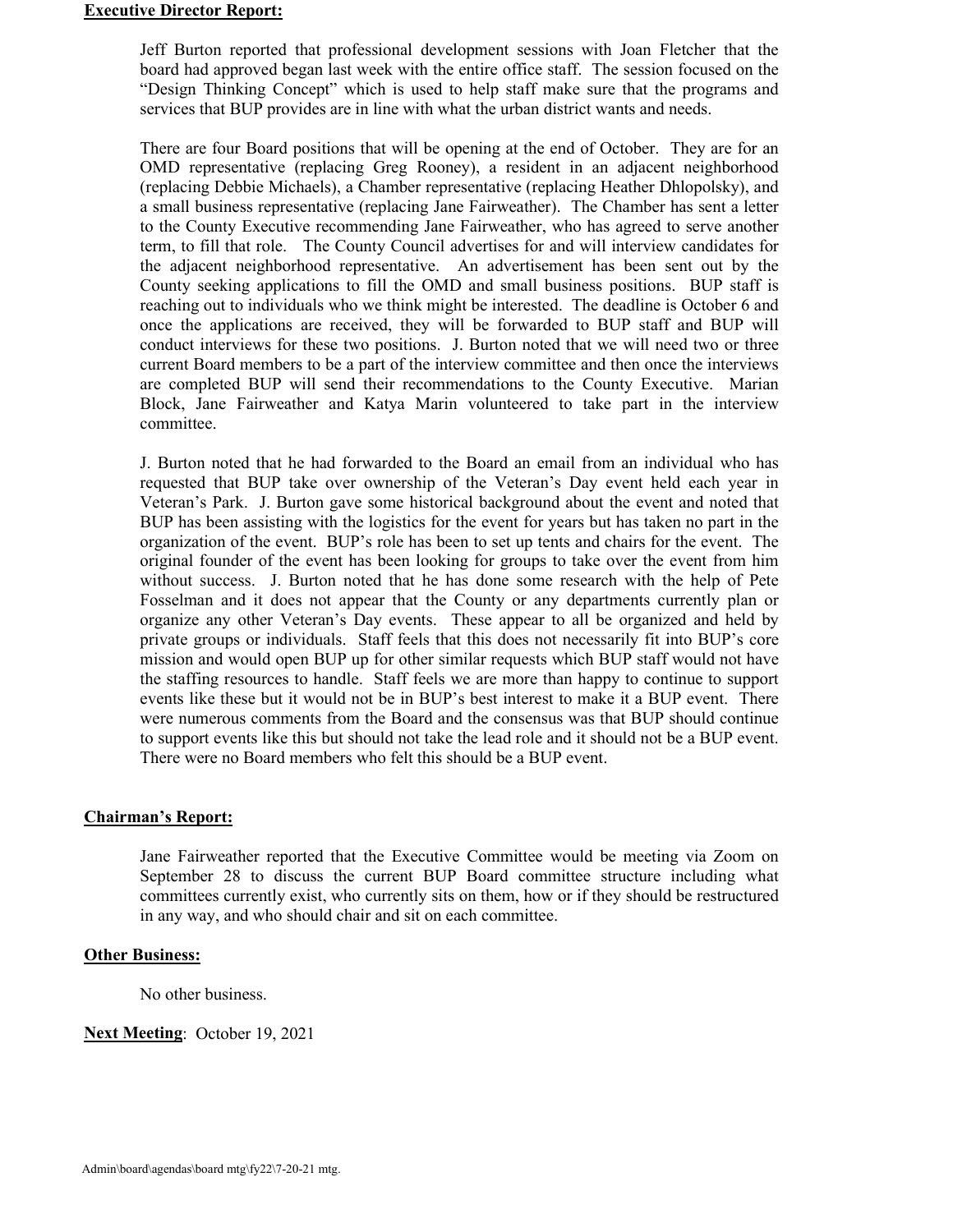

# **AGENDA BOARD OF DIRECTORS MEETING October 19, 2021 8:00 AM BUP Conference Room**

| 8:00          | <b>Welcome</b> (Jane Fairweather)                                                                          |
|---------------|------------------------------------------------------------------------------------------------------------|
| 8:00          | <b>Approval of Minutes</b>                                                                                 |
| $8:05 - 8:15$ | <b>Marketing/Arts &amp; Entertainment (Stephanie Coppula, Jane Fairweather)</b>                            |
| $8:15 - 8:20$ | Maintenance (Jeff Oyer)                                                                                    |
| $8:20 - 8:30$ | <b>Mobility</b> ( <i>Kristen Blackmon</i> )                                                                |
| $8:30 - 8:50$ | <b>Financial Report</b><br>Financial Statements – September 30, 2021 (Brian Wynne, Jeff Oyer)<br>$\bullet$ |
| $8:50 - 9:00$ | <b>Executive Director Report</b> ( <i>Jeff Oyer</i> , <i>Stephanie Coppula</i> )                           |
| $9:00 - 9:10$ | <b>Chairman's Report</b> (Jane Fairweather)<br><b>Committee Reports</b>                                    |
| $9:10 - 9:15$ | <b>Other Business</b>                                                                                      |

**9:15 Adjourn**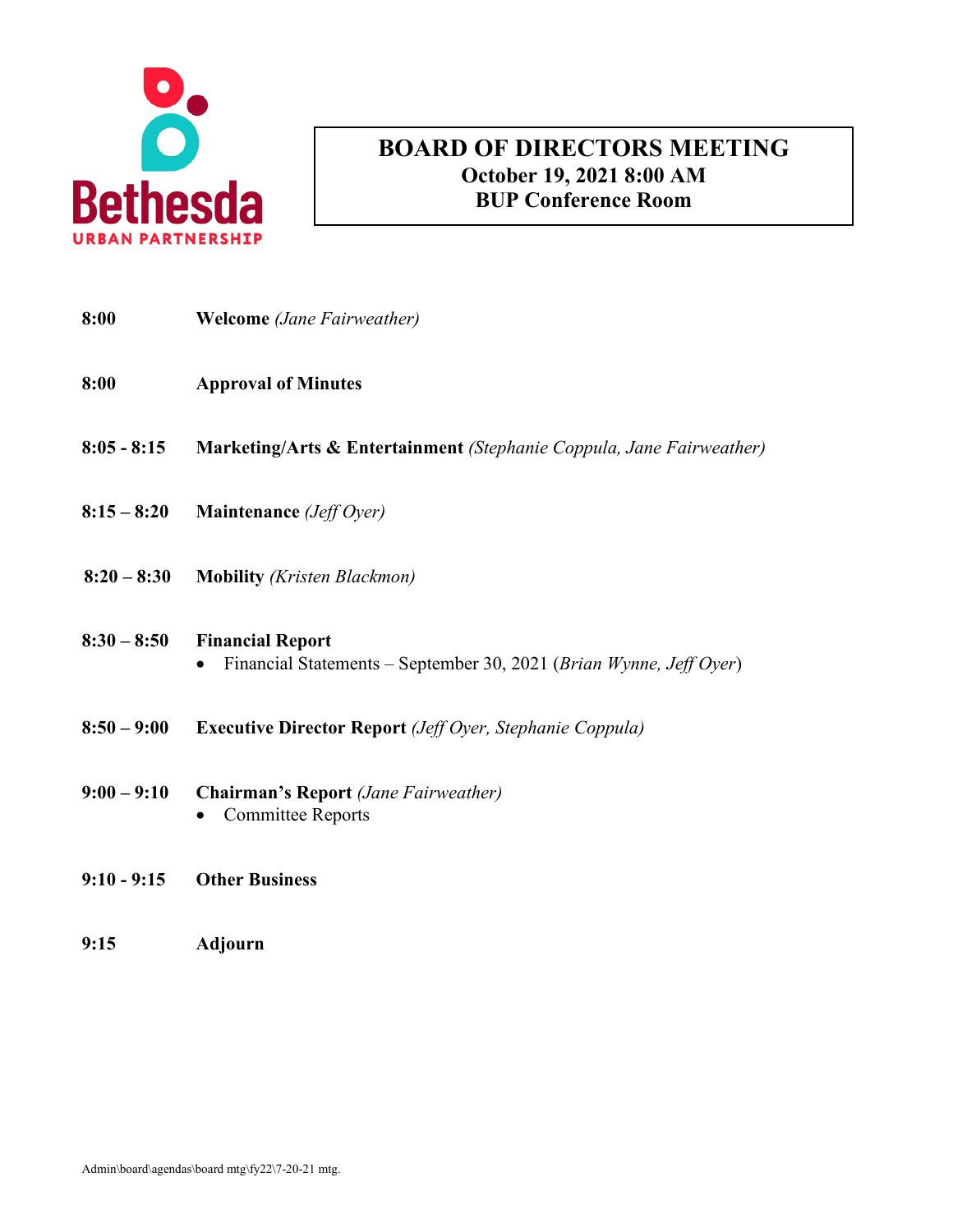# **BETHESDA URBAN PARTNERSHIP, INC. Minutes of the Board of Directors Meeting October 19, 2021**

| <b>Board Members Present:</b> | Jane Fairweather, Brian Wynne, Marian Block, Katya Marin, Greg<br>Rooney, Debbie Michaels, Robert Donohoe and Heather Dhlopolsky |
|-------------------------------|----------------------------------------------------------------------------------------------------------------------------------|
| <b>Staff Present:</b>         | Stephanie Coppula, Kristen Blackmon and Jeff Over                                                                                |
| <b>Guests Present:</b>        | Allie Williams – Greater Bethesda Chamber of Commerce<br>T.J. Durant – BCC Regional Services Center                              |
| <b>Call to Order:</b>         | Meeting called to order at 8:05 a.m. by Jane Fairweather                                                                         |

# **Minutes:**

Jane Fairweather asked for a motion to approve the minutes from the previous Board meeting. Robert Donohoe asked for one change be made to the marketing report to include the total number of Streetery surveys sent. A motion was made and seconded to approve the October 19, 2021 Board of Director's meeting with the recommended change. There was no discussion. The motion passed unanimously.

# **Marketing Report:**

Stephanie Coppula reported that the last Yappy Hour of the year was held a couple of weeks ago. The temporary dog park in Elm Street Park was in place during the summer between the two Yappy Hour events. We received a ton of positive feedback about the temporary dog park. There was also feedback from individuals about holding more than two Yappy Hours each year.

S. Coppula noted that there will be two more weeks of live music at the Streetery and that the concerts have been extremely popular and well attended.

The Arts & Entertainment District worked with the County's Department of Transportation and a final artist has been selected for the mural on Garage #11. The final version of the artwork is being discussed and the mural is scheduled to be installed in the Spring.

Gallery B continues to host local artist exhibitions and a Bethesda Art Walk has been scheduled for Friday, November 12.

BUP staff is currently working on the planning for a small Winter Wonderland event on Saturday, December 4 at the Streetery. There will be ice sculpting and choral groups from several local high schools will be performing.

Staff will also be working on some additional holiday promotions for local shops and restaurants with Bethesda Bucks and other social media campaigns.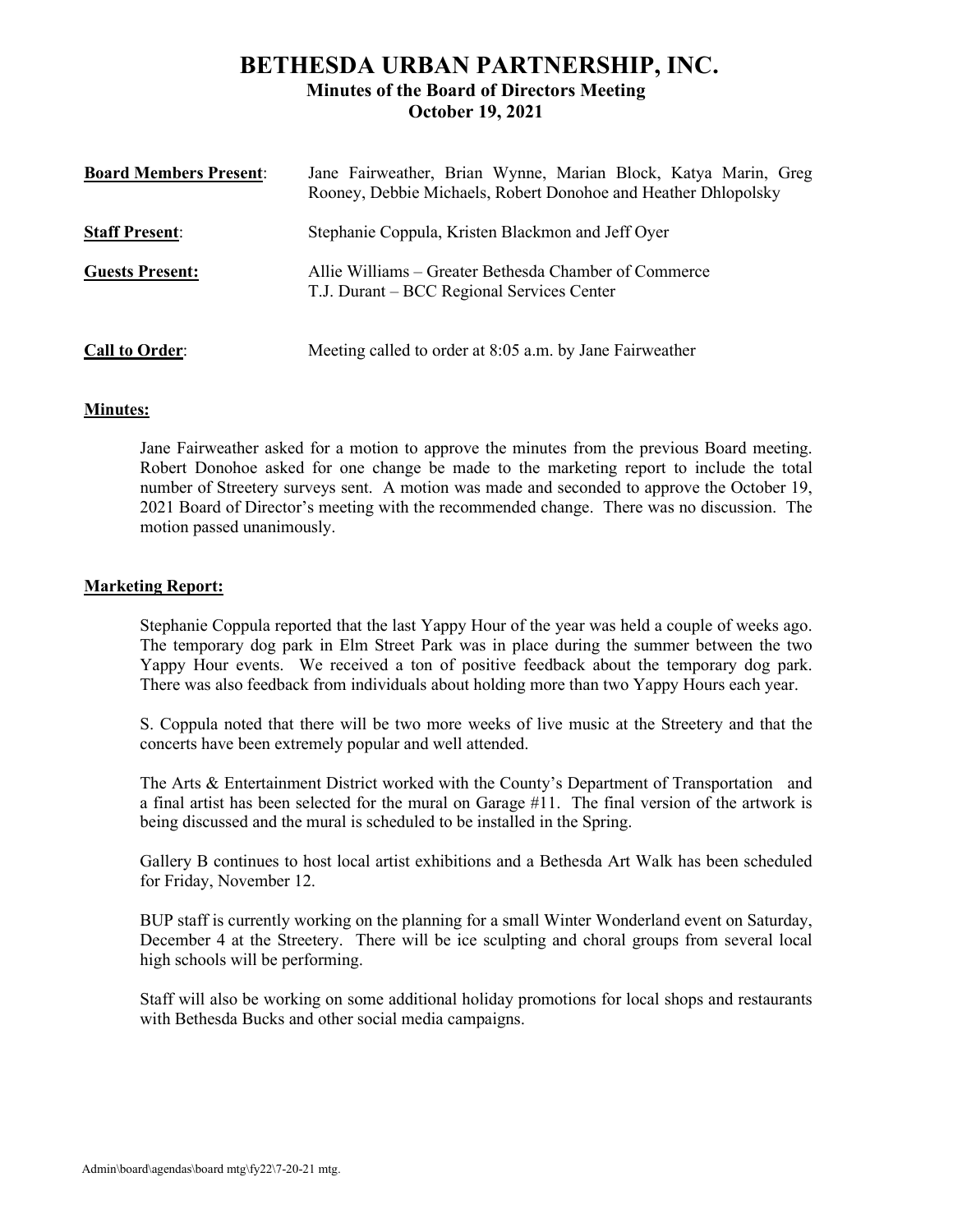### **Maintenance Report:**

Jeff Oyer noted that all of the maintenance highlights can be found in the Board report. J. Oyer noted that we have seen an increase in complaints about rat activity in the urban district and we are working with our pest control vendor to address the situation and possibly look at other alternatives for rat abatement.

Fall flowers are arriving and staff will be planting them throughout the urban district during the week. The Fall sidewalk repair list has been compiled and we hope to have all of the identified repairs completed within the next several weeks.

J. Oyer reported that the trash removal contract extension for both Silver Spring and Wheaton have been executed and will run through the end of the fiscal year.

#### **Mobility Report:**

Kristen Blackmon reported that Walk & Ride is currently underway and runs through October 22. Prizes are being given out to selected participants who are either logging their steps daily or participating in other challenges.

Staff set up a table at the Bethesda Metro station for Car Free Day on September 22.

K. Blackmon pointed out several things on the second page of her report that she encouraged the Board to review.

#### **Financial Report:**

Brian Wynne presented the financial statements for the three months ended September 30 noting that with only three months into the new fiscal year completed, there were no significant variances or items to discuss. Revenue is currently \$6,000 over budget and expenses are \$18,000 under budget.

### **Executive Director Report:**

Jeff Oyer reported that we have still not received the second version of the closed Streetery from the design firm after the committee gave them their original feedback. We hope to have a revised version within the next week or two.

Jeff Burton and Jeff Oyer continue to work with the Regional Services Center to develop a strategy and put together an FY23 budget submission.

J. Oyer noted that BUP does not typically hold an official Board meeting in December but we have done a December networking event for past BUP Board chairs. We did not hold an event last year due to Covid-19 but it was time to make a decision about having something like this again this December. J. Oyer asked for feedback from the Board. After comments were heard and a discussion was had, it was determined that it would still not be appropriate to hold this type of event this December.

J. Oyer reported that Heather Dhlopolsky will not be serving a second term on the BUP Board as a Chamber rep. Jane Fairweather will be filling that role and is expected to be confirmed by the County Council this morning. The solicitation for the OMD position to fill Greg Rooney's slot and for the small business position to fill Jane Fairweather's slot has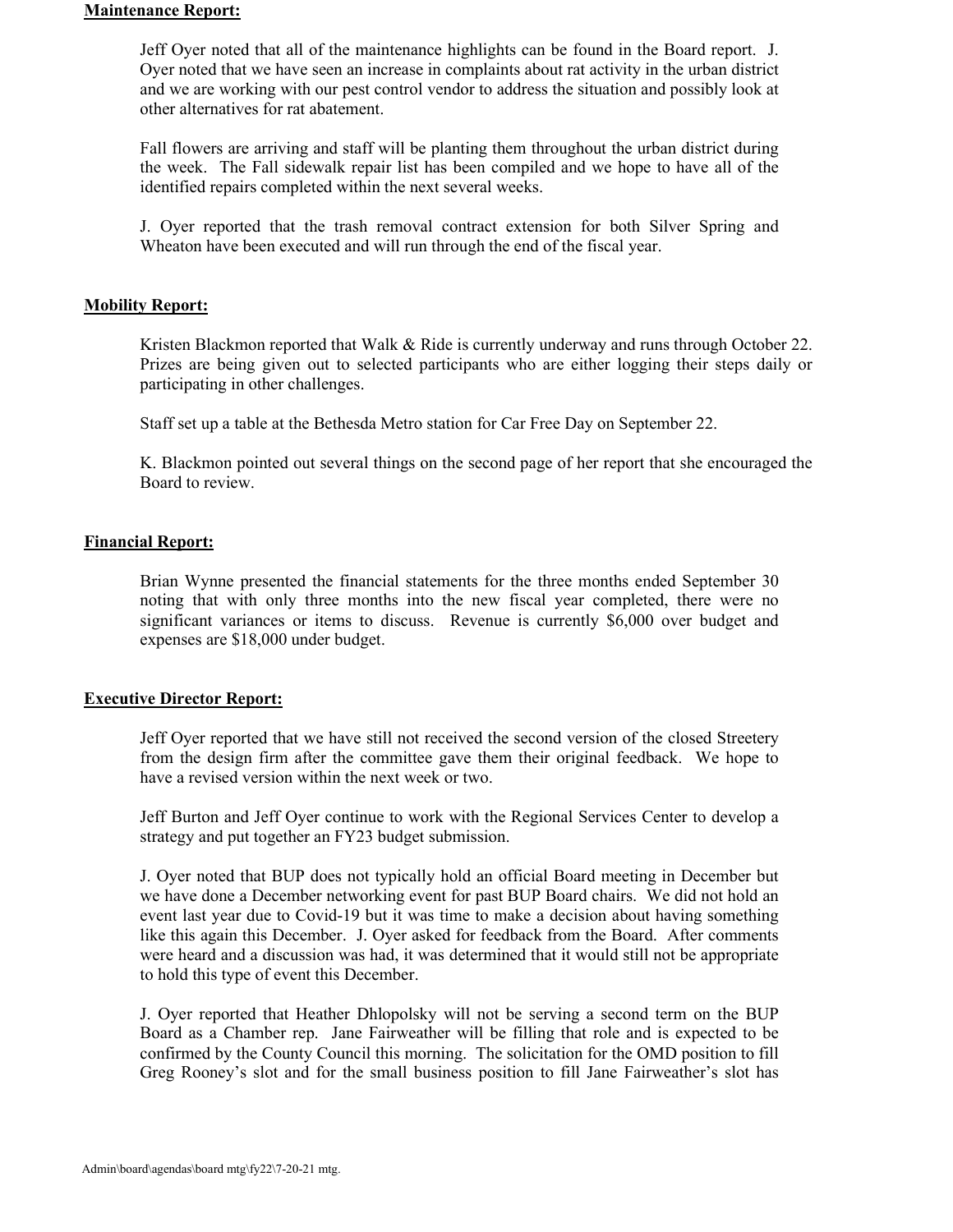closed. We have received all of the names of applicants and resumes and are working to set up interviews with all of the candidates for one day next week.

# **Chairman's Report:**

Jane Fairweather reported that the Executive Committee met to set up the committee structure for FY22. The Finance committee will be chaired by Bryan Wynne, the Strategic Planning committee will be chaired by Marian Block, the Parks committee will be chaired by Bob Donohoe, Jane Fairweather will be the Board liaison with the A&E Board and Marian Block will be the Board liaison with BTS. J. Fairweather encouraged each Board member to join at least one of the standing committees.

# **Other Business:**

No other business.

**Next Meeting**: November 16, 2021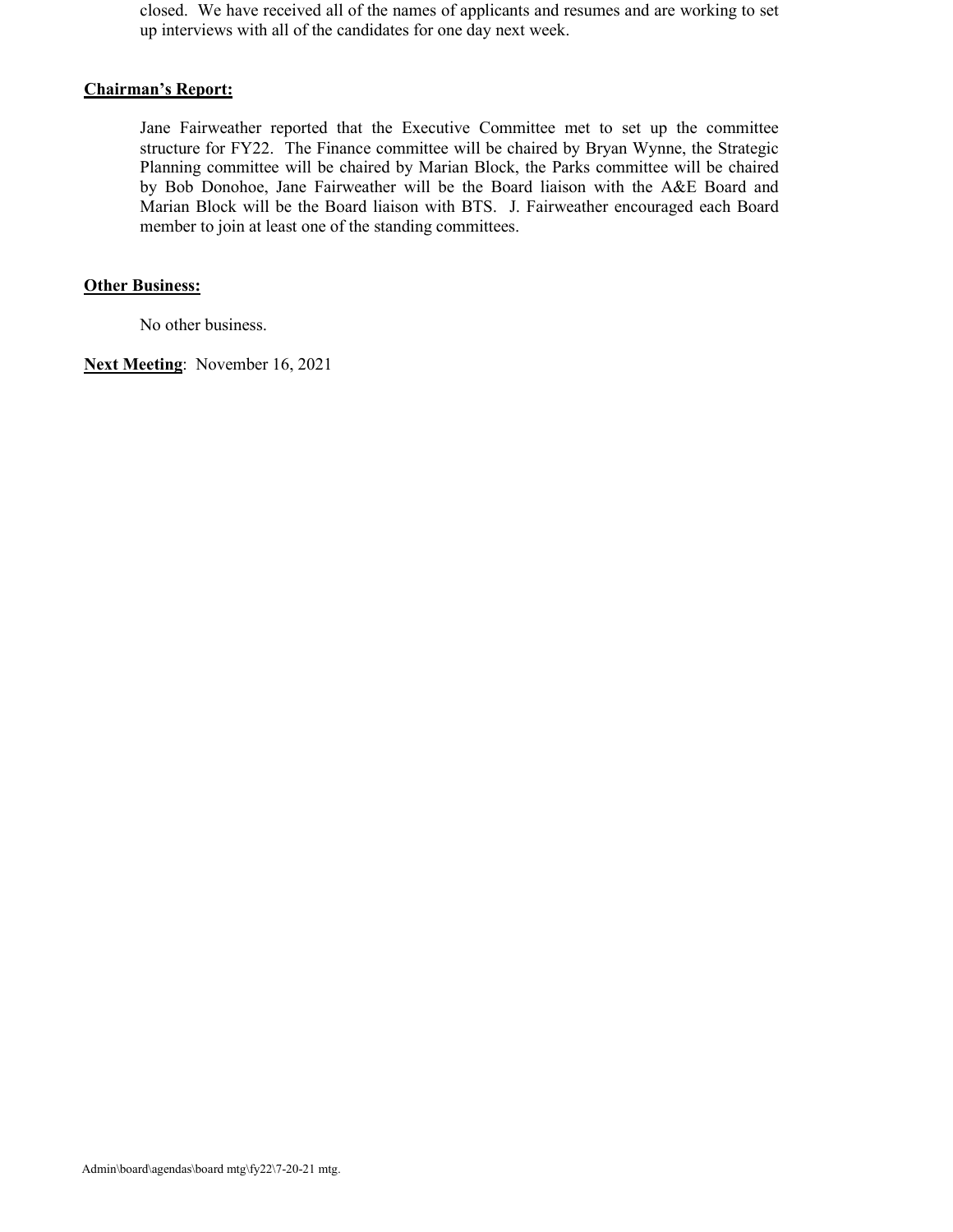

# **AGENDA BOARD OF DIRECTORS MEETING November 16, 2021 8:00 AM BUP Conference Room**

| 8:00          | <b>Welcome</b> (Jane Fairweather)                                                           |
|---------------|---------------------------------------------------------------------------------------------|
| 8:00          | <b>Approval of Minutes</b>                                                                  |
| $8:05 - 8:15$ | Marketing/Arts & Entertainment (Stephanie Coppula, Jane Fairweather)                        |
| $8:15 - 8:20$ | Maintenance (Jeff Oyer)                                                                     |
| $8:20 - 8:30$ | <b>Mobility</b> (Kristen Blackmon)                                                          |
| $8:30 - 8:40$ | <b>Financial Report</b><br>Financial Statements - October 31, 2021 (Brian Wynne, Jeff Oyer) |
| $8:40 - 8:50$ | <b>Executive Director Report (Jeff Burton)</b>                                              |
| $8:00 - 9:00$ | <b>Chairman's Report</b> (Jane Fairweather)<br><b>Committee Reports</b>                     |
| $9:00 - 9:15$ | <b>Other Business</b>                                                                       |
| 9:15          | Adjourn                                                                                     |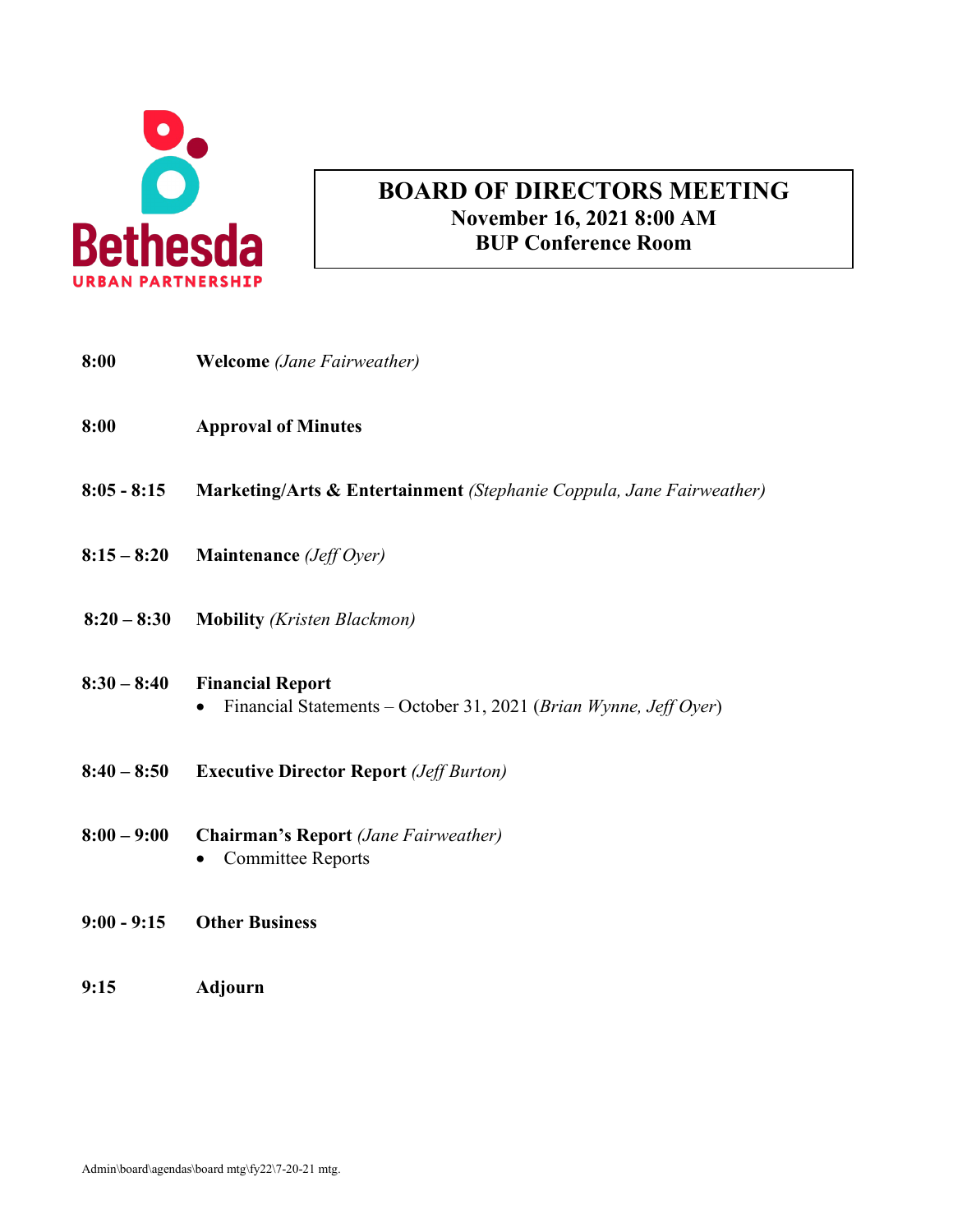# **BETHESDA URBAN PARTNERSHIP, INC. Minutes of the Board of Directors Meeting November 16, 2021**

| <b>Board Members Present:</b> | Jane Fairweather, Brian Wynne, Marian Block, Greg Rooney, Debbie<br>Michaels, Robert Donohoe, Andy Jones, Cherian Thomas and Pete<br>Fosselman |
|-------------------------------|------------------------------------------------------------------------------------------------------------------------------------------------|
| <b>Staff Present:</b>         | Jeff Burton, Stephanie Coppula, Kristen Blackmon and Jeff Oyer                                                                                 |
| <b>Guests Present:</b>        | Allie Williams – Greater Bethesda Chamber of Commerce<br>T.J. Dant – BCC Regional Services Center                                              |
| <b>Call to Order:</b>         | Meeting called to order at 8:00 a.m. by Jane Fairweather                                                                                       |

### **Minutes:**

Jane Fairweather asked for a motion to approve the minutes from the previous Board meeting. Robert Donohoe asked for one change be made to the Executive Director's report to clarify that the Streetery was still open. A motion was made and seconded to approve the October 19, 2021 Board of Director's meeting minutes with the recommended change. There was no discussion. The motion passed unanimously.

### **Marketing Report:**

Stephanie Coppula reported that BUP held an Art Walk this past Friday which is the first since 2019. There were approximately 75 people who came through the numerous galleries and studios that were open.

Winter Wonderland is scheduled for Saturday, December 4 from 1:00 - 4:00 and will be held at the Norfolk Avenue Streetery. There will be ice sculpting, five local high school choral groups, a craft corner for kids and a couple of local restaurants serving food and drinks.

The Bethesda Bucks contest is still going on. Anyone who shops or dines in the downtown and sends us a copy of their receipt is eligible to enter a drawing to win Bethesda Bucks. That will continue through November.

The marketing staff is now taking submissions for our Spring events including the Essay Contest and the Bernard Ebb Songwriting Awards.

### **Maintenance Report:**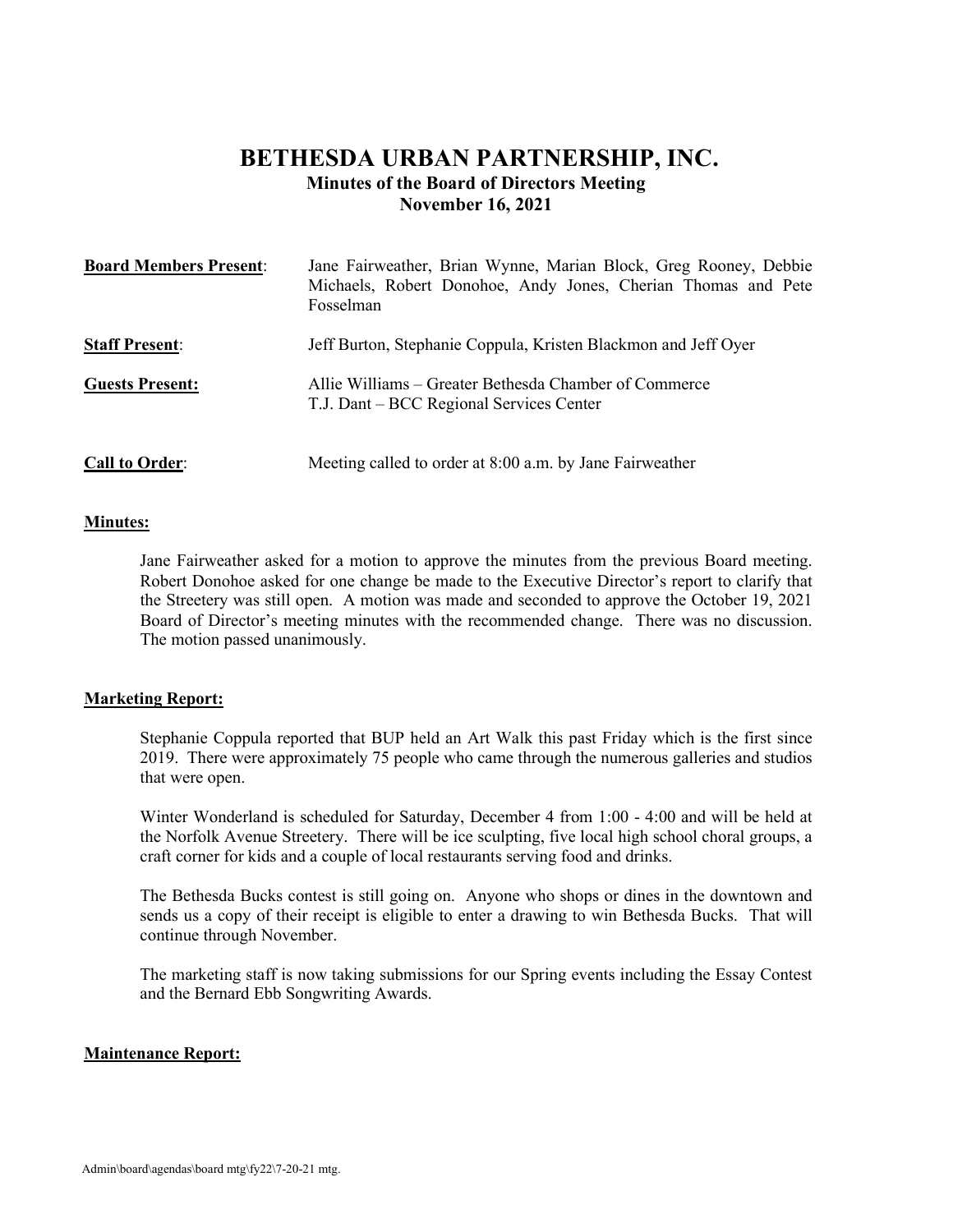Jeff Oyer noted that all of the maintenance highlights can be found in the Board report. J. Oyer noted that the Fall flower rotation has been completed and that the tulips have been planted and will appear in the Spring. Fall leaf collection is in full swing.

On a staffing note, the vacant Ambassador position has been filled and that our Field Supervisor, Matt Flack has turned in his two-week notice. We will be assessing this vacancy and the best way to proceed over the next few weeks. Debbie Michaels asked Jeff Oyer to thank Matt on behalf of the Board and wish him well.

Sidewalk repairs for the Fall should be completed over the next few weeks.

Robert Donohoe asked if the complaints about the increased rat activity have decreased. J. Oyer noted that BUP has put a new plan in affect and it appears that the complaints have decreased. We continue to be proactive in addressing the situation. J. Burton noted that we have reached out to the various businesses that have issues with trash that may be contributing to the problem and they also appear to be taking some corrective actions.

Debbie Michaels asked whether BUP has any plans to add tents and heaters to the Streetery again this year or if the County has made any funding available for this purpose. J. Oyer noted that there is no County funding available this year and that BUP has no current plans to add tents or heaters due to the high cost. After a discussion, it was the consensus of the Board that BUP did not need to spend any additional funding on tents or heaters this year based on the current COVID conditions but we can reassess if conditions change.

### **Mobility Report:**

Kristen Blackmon reported that there will be a virtual Advisory Committee meeting this coming Friday at 8:00 am. Delegate Marc Korman will be giving a transportation update from the State's perspective and also provide his thoughts on the upcoming legislative session. J. Burton and a representative from the Department of Transportation will also be giving an update on permanent Streetery design and closure.

Walk & Ride has ended and prizes to the winning teams have been given out.

There is still no date for the completion of the bike lanes on Woodmont Avenue where the Streetery is located but the rest of the bike lane work in that area is progressing nicely. The bike lanes should open once the signage and signaling in the area is completed.

K. Blackmon referred to the other stories in her report and encouraged the Board to read them.

### **Financial Report:**

Brian Wynne presented the financial statements for the four months ended October 31 noting that with only four months into the new fiscal year completed, things are looking pretty much in line with the budget. There are a couple new variances. October was when the Taste of Bethesda was to be held. Due its cancellation, there is now a \$60,000 negative variance for Taste of Bethesda revenue but that is more than offset by the \$100,000 positive variance for Taste of Bethesda expenses under the BUP events line item.

#### **Executive Director Report:**

J. Burton reported that Jane Fairweather was formally approved by the County Council to take over Heather Dhlopolsky's position on the Board as a Chamber representative. The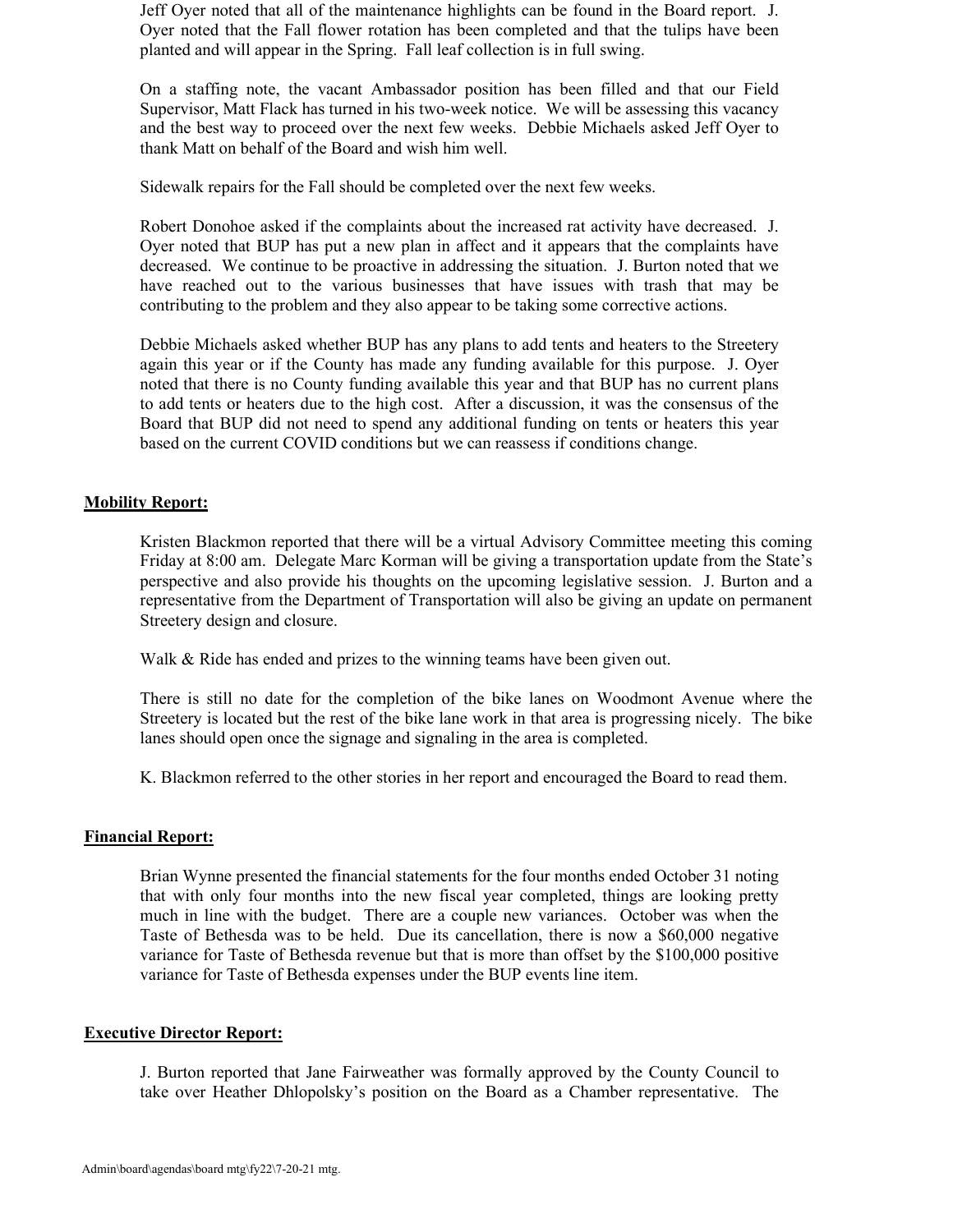Board's interview committee interviewed candidates for both the Optional Method Developer position and the Small Business representative position and have sent a letter with the committee's recommendation to the County Executive. Once confirmed by the County Executive, the names will go to the County Council to be voted on on their consent calendar. We hope this process will take place in December and the new Board members will be able to attend the next Board meeting in January. The County Council is interviewing four candidates for Debbie Michael's position this Thursday. Our hope is that this new Board member will also be confirmed by the January Board meeting.

J. Burton reported that he gave a presentation to the Master Plan Implementation Advisory Committee and they will be writing a letter of support to Park & Planning asking that amenity funds dollars be used to help pay for the implementation of the Streetery closure plan. The Department of Transportation was beginning their CIP (capital improvement) study work for the shared street concept which is in the Master Plan. DOT asked to see our design and agreed BUP's design plan might be better than what they had in mind which means they may also have funds available in their budget for implementation. DOT will also run point on the permanent closure and abandonment process that must take place before anything can move forward.

J. Burton noted that staff met with the design company we have been working on the asset map at the IDA conference. At the last Board meeting it was mentioned that staff felt that most or all of this work could be done in house at little or no cost. After learning more about what was involved, we are informing the Board that this project will not be able to be done completely in house and that we will need to spend some special projects funds to make sure the final product is everything we envisioned.

J. Burton reported that our FY23 budget has been submitted to the County. It includes increases for fixed costs such as rent and insurance. It also includes a 2% cost of living increase and an additional 2% performance-based increase. The submission also asked that the County contribute \$40,000 per year for BUP's equipment replacement which is about one-half of the total annual amount needed. The total increase requested was \$140,000.

# **Chairman's Report:**

Jane Fairweather asked if any Board members have reached out to the Chairs of the various committee and volunteered to join a committee. J. Fairweather encouraged all Board members to do so and hoped that each Board member would be serving on at least one of the committees.

### **Other Business:**

No other business.

**Next Meeting**: January 18, 2022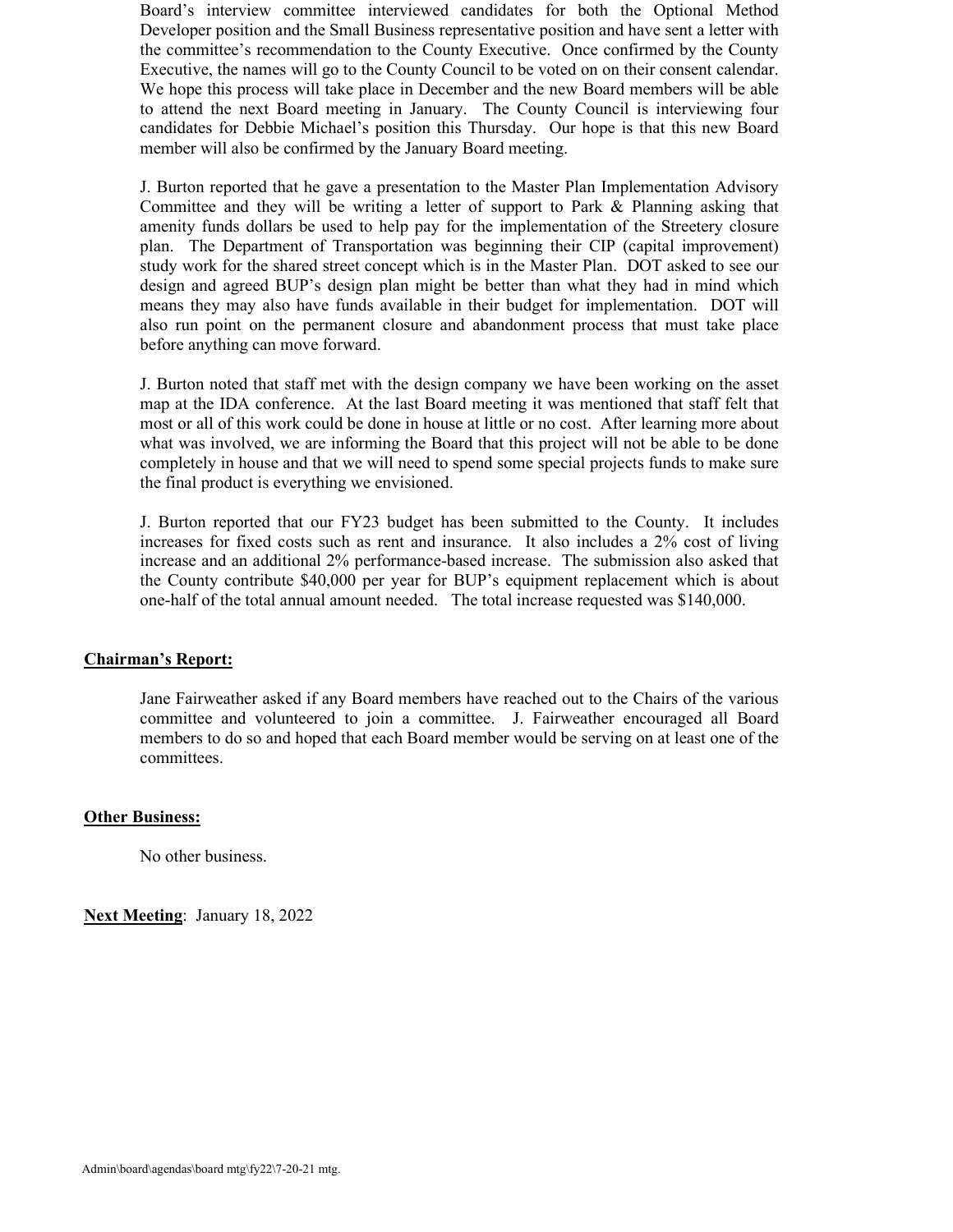

# **AGENDA BOARD OF DIRECTORS MEETING January 18, 2022 8:00 AM BUP Conference Room**

| 8:00          | <b>Welcome</b> (Jane Fairweather)                                                                         |
|---------------|-----------------------------------------------------------------------------------------------------------|
| 8:00          | <b>Approval of Minutes</b>                                                                                |
| $8:05 - 8:15$ | Marketing/Arts & Entertainment (Stephanie Coppula, Jane Fairweather)                                      |
| $8:15 - 8:20$ | Maintenance (Jeff Oyer)                                                                                   |
| $8:20 - 8:30$ | <b>Mobility</b> ( <i>Kristen Blackmon</i> )                                                               |
| $8:30 - 8:40$ | <b>Financial Report</b><br>Financial Statements – December 31, 2021 (Brian Wynne, Jeff Oyer)<br>$\bullet$ |
| $8:40 - 8:50$ | <b>Executive Director Report (Jeff Burton)</b>                                                            |
| $8:00 - 9:00$ | <b>Chairman's Report</b> (Jane Fairweather)<br><b>Committee Reports</b>                                   |
| $9:00 - 9:15$ | <b>Other Business</b>                                                                                     |

**9:15 Adjourn**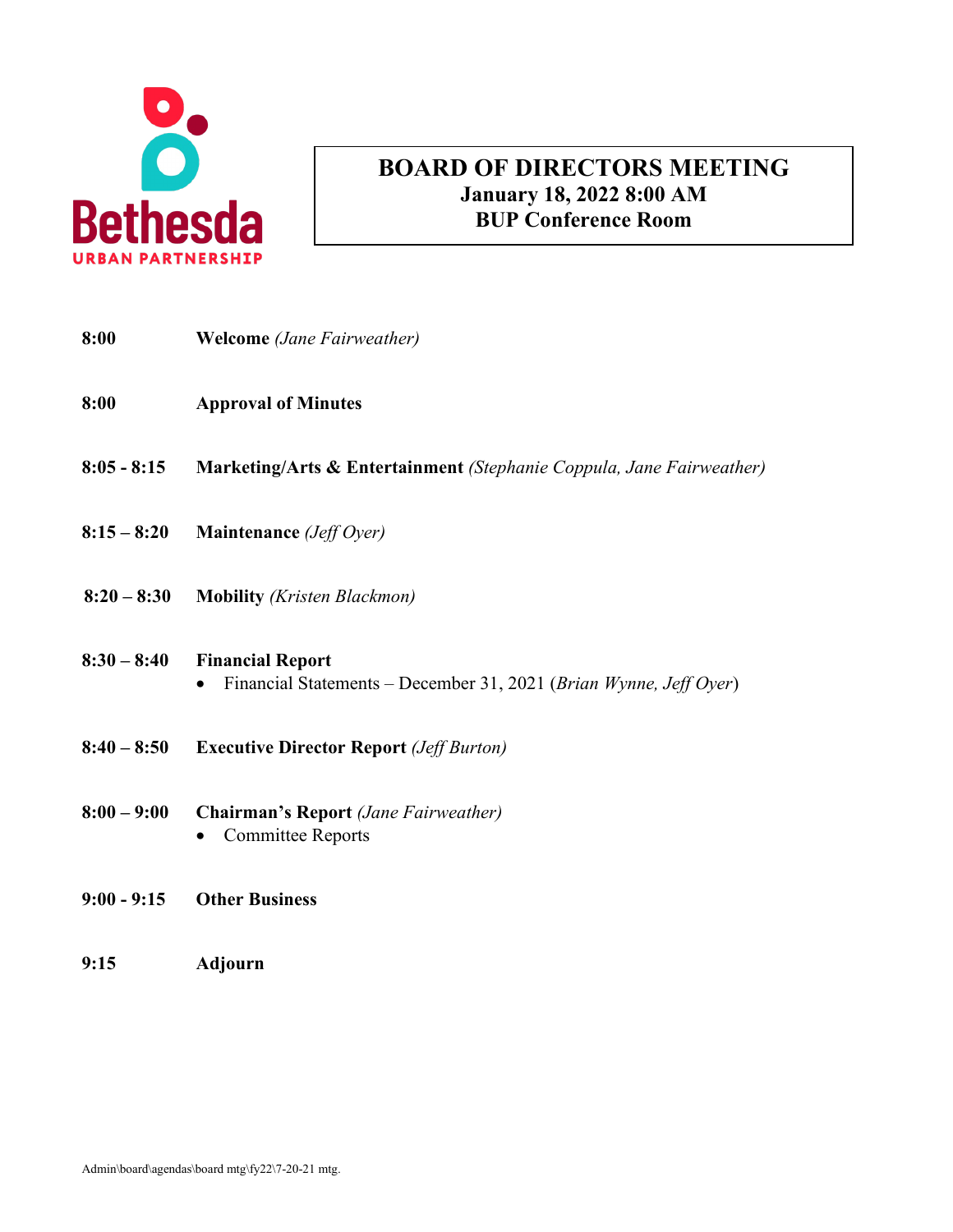# **BETHESDA URBAN PARTNERSHIP, INC. Minutes of the Board of Directors Meeting January 18, 2022**

| <b>Board Members Present:</b> | Marian Block, Brian Wynne, Katya Marin, Cherian Thomas, Susan<br>Lennon, Dan Schlaff and Pete Fosselman |
|-------------------------------|---------------------------------------------------------------------------------------------------------|
| <b>Staff Present:</b>         | Jeff Burton, Stephanie Coppula, Kristen Blackmon and Jeff Oyer                                          |
| <b>Guests Present:</b>        | Allie Williams – Greater Bethesda Chamber of Commerce<br>T.J. Dant – BCC Regional Services Center       |
| <b>Call to Order:</b>         | Meeting called to order at 8:00 a.m. by Jeff Burton                                                     |

## **Introductions:**

Jeff Burton opened the meeting by announcing that we have two new board members, Susan Lennon and Dan Schlaff joining us this morning. He asked all attendees to introduce themselves and then asked Susan and Dan to introduce themselves and tell everyone about their background and what constituency they will be representing.

## **Minutes:**

Jeff Burton called for a motion to approve the minutes from the previous Board meeting. A motion was made and seconded to approve the November 16, 2021 Board of Director's meeting minutes. There was no discussion. The motion passed unanimously.

# **Marketing Report:**

Stephanie Coppula reported that BUP was able to hold Winter Wonderland this year on December 4 at the Streetery. There was ice sculpting and there were several high school choral groups who performed.

The marketing team continued to promote Bethesda Bucks during the Holiday season as a way to support local businesses.

S. Coppula reported that BUP is planning to hold a restaurant week sometime towards the end of February and we are beginning to reach out to restaurants for participation.

S. Coppula noted that the marketing team is busy working on the Local Writer's Showcase which will be held in March and the Bernard Ebb Songwriting Awards that will be held in April.

S. Coppula reported that BUP has met with WMATA and they will be installing stairs to replace the outdoor escalator at the Bethesda Metro station. It will be a 6 - 12-month project. They have reached out to BUP because they are interested in having some creative artwork added to the fencing that will surround the construction site. We are working with an artist to come up with on original design to present to WMATA.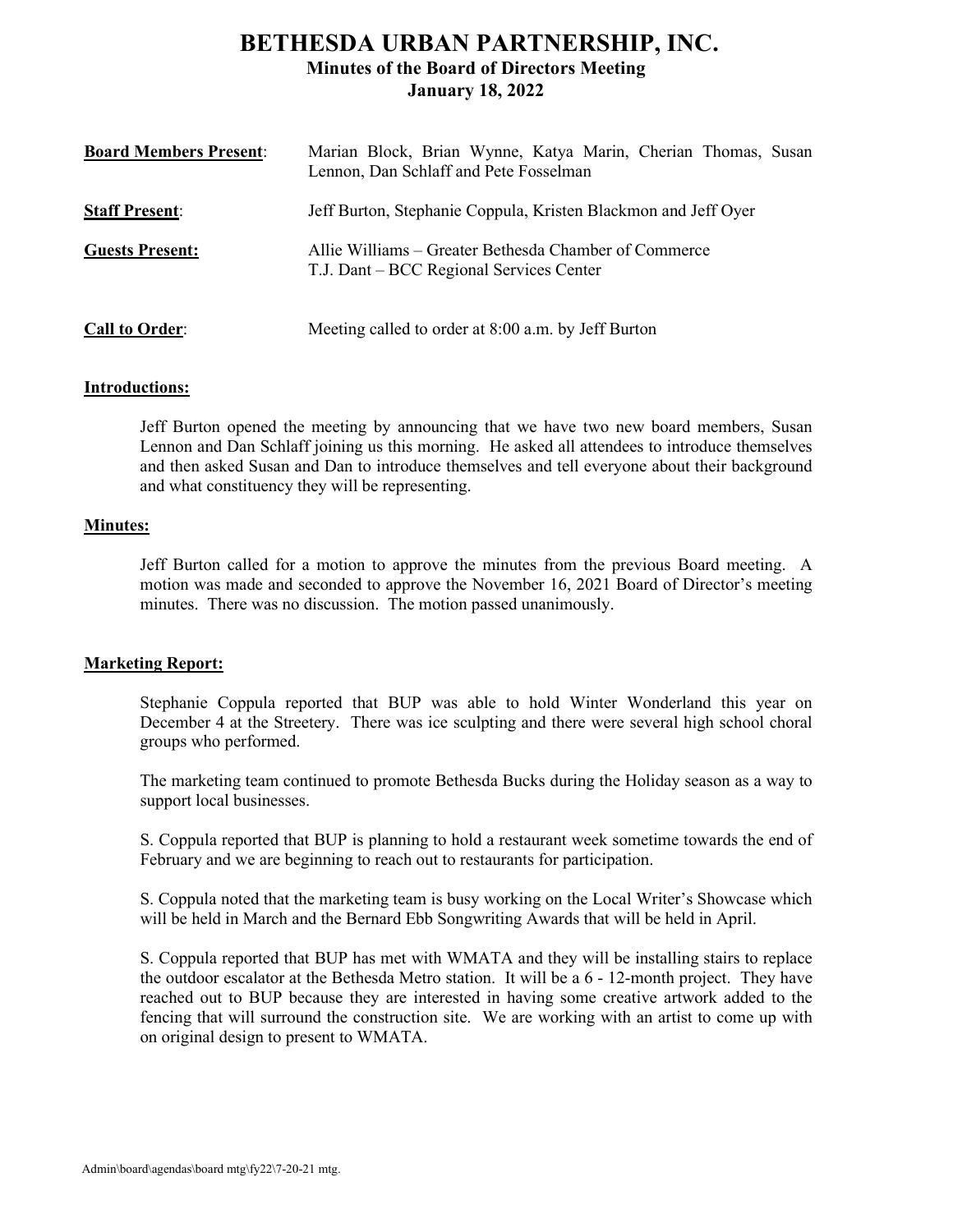S. Coppula noted that every ten years we work with the State of Maryland to get Bethesda designated as an Arts & Entertainment District. It requires an application with the State along with several other supporting documents. BUP is in the process of starting this application which will be submitted in April. S. Coppula noted this designation is desirable because artists who create and sell work in Bethesda do not need to pay sales tax, developers are given certain incentives to create or renovate space for arts use and there is an admissions and amusement tax abatement for theatres or live music venues.

## **Maintenance Report:**

Jeff Oyer noted that all of the maintenance highlights can be found in the Board report. J. Oyer noted that the Fall sidewalk and curb repairs have been completed. The majority of November and December involved daily leaf removal from the downtown sidewalks, streets and curbs. Other crew members continue brick repairs and members of the maintenance team painted Gallery B getting it ready for the next artist.

J. Oyer noted that a large portion of the maintenance team was active on three separate days in December assisting the Holiday Goodwill Coalition with delivering food and gifts to various locations around Bethesda.

## **Mobility Report:**

Kristen Blackmon reported that BTS created a contest for the Winter and it is called the Cool Commuter Contest. The contest calls for people to send us photos of their Winter commute. Winning pictures will be chosen and Bethesda Bucks will be given out as prizes.

The Council of Governments Commuter Connections is holding their regional employer awards. Employers self-nominate online. The contest identifies employers with outstanding employee transportation programs. Nominations will be accepted through the end of the month and winner will be recognized at an event that will be held in June.

K. Blackmon mentioned that Bike to Work Day is anticipated to go on as usual this year and will be held in Bethesda on the third Friday in May.

### **Financial Report:**

Brian Wynne presented the financial statements for the six months ended December 31 noting that with half of the fiscal year completed, things are looking pretty much in line with the budget except for factoring in the Taste of Bethesda which was cancelled. Total revenue \$58,000 under budget due to the Taste of Bethesda cancellation. Expenses are \$145,000 under budget of which about \$100,000 of that is due to the Taste of Bethesda cancellation. Revenue over expenditures as of December 31 is \$233,000 which is \$87,000 above budget. B. Wynne noted that the various other small variances are highlighted in the financial statement narrative.

# **Executive Director Report:**

J. Burton reported that he and the rest of the staff Directors are working to formulate BUP's 2022 work plan. Due to Covid-19, BUP has been focusing on more of a month-to-month plan instead of a year-long plan since things are so fluid. One of the major things on the list will be hiring a consultant to assist with the next strategic plan. BUP's current strategic plan reauthorization runs through 2023 so later this year and into next year we will need to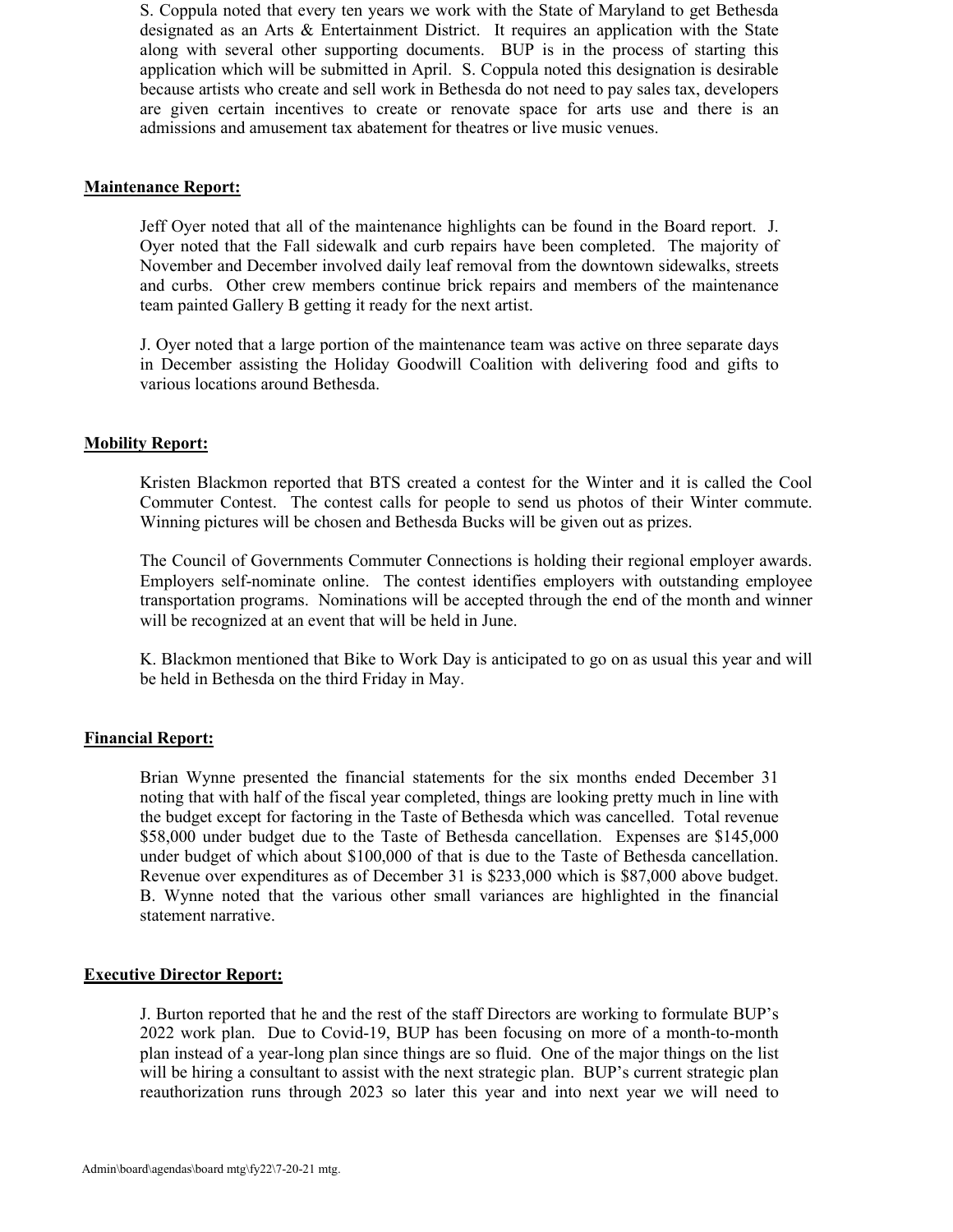prepare another five-year strategic plan for the next reauthorization. A big component of the strategic plan will be focus groups and outreach to constituents. J. Burton noted that staff feels it's important to continue to reach out to constituents and hear from them what services they want from BUP instead of just assuming that we know. As part of that process, we are looking to set up working groups made up of our larger constituent groups. At the present we have identified developers and property owners, retailers and restaurants, arts, residents and possibly hotels and hotel operators.

J. Burton listed BUP's current standing committees and again asked Board members to consider participating in at least one of these committees. Staff is also exploring the possibility of establishing an economic development committee to be a better partner with County economic development agencies. A second possible committee is a diversity, equity and inclusion committee.

Another issue we will be looking at in 2022 is our Holiday decorations. BUP used to install garland on the light poles in the Urban District. There were issues with the lighting of the garland because many of the light poles did not provide an electric outlet and the garland was at the end of its useful life so we have not had it installed the last two years. Staff feels that it is time to do something again with some type of Holiday decorations and is looking into several options to have something on our main corridors at a minimum. There will most likely be a considerable cost associated with this and staff will present a proposal to the Board when it is ready.

Staff is also working on re-negotiating a new five-year contract for the circulator with the current contract expiring at the end of this current fiscal year. We will be working with the same vendor since our colleagues at the Department of Transportation have indicated that we will not find a better deal than what we have with our current vendor as long as we are happy with their service.

### **Chairman's Report:**

No report.

### **Other Business:**

Cherian Thomas noted that he is aware of BUP's extensive mailing list to announce events to people, but asked whether or not BUP has thought about sending a calendar invite along with the event information. He suggested that it is a good thing to alert individuals about events, but that it may make it easier for people to just accept a calendar invitation so it is automatically added to their calendar.

C. Thomas also suggested that BUP think about a way to find a champion at businesses within the Urban District who would take and receive information about BUP's activities and events and encourage their employees to attend and participate. Maybe it could be pitched as a new event that is tailored to bring your business and employees to attend a "bring your own business" event. S. Coppula noted that K. Blackmon and BTS work directly with many of the Human Resource departments at businesses withing the Urban District but it is always worthwhile looking into what other opportunities may be out there.

C. Thomas commented that BUP's biggest brand awareness right now centers around BUP's employees in red shirts on the ground and its red trucks. He suggested that BUP might consider partnering with businesses to put a sticker or something similar on the business entrance that might indicate their business is a proud supporter of BUP to help increase awareness. J. Burton noted that staff will look into potential opportunities. P. Fosselman also suggested that maybe businesses would be willing to put something like that somewhere on their website.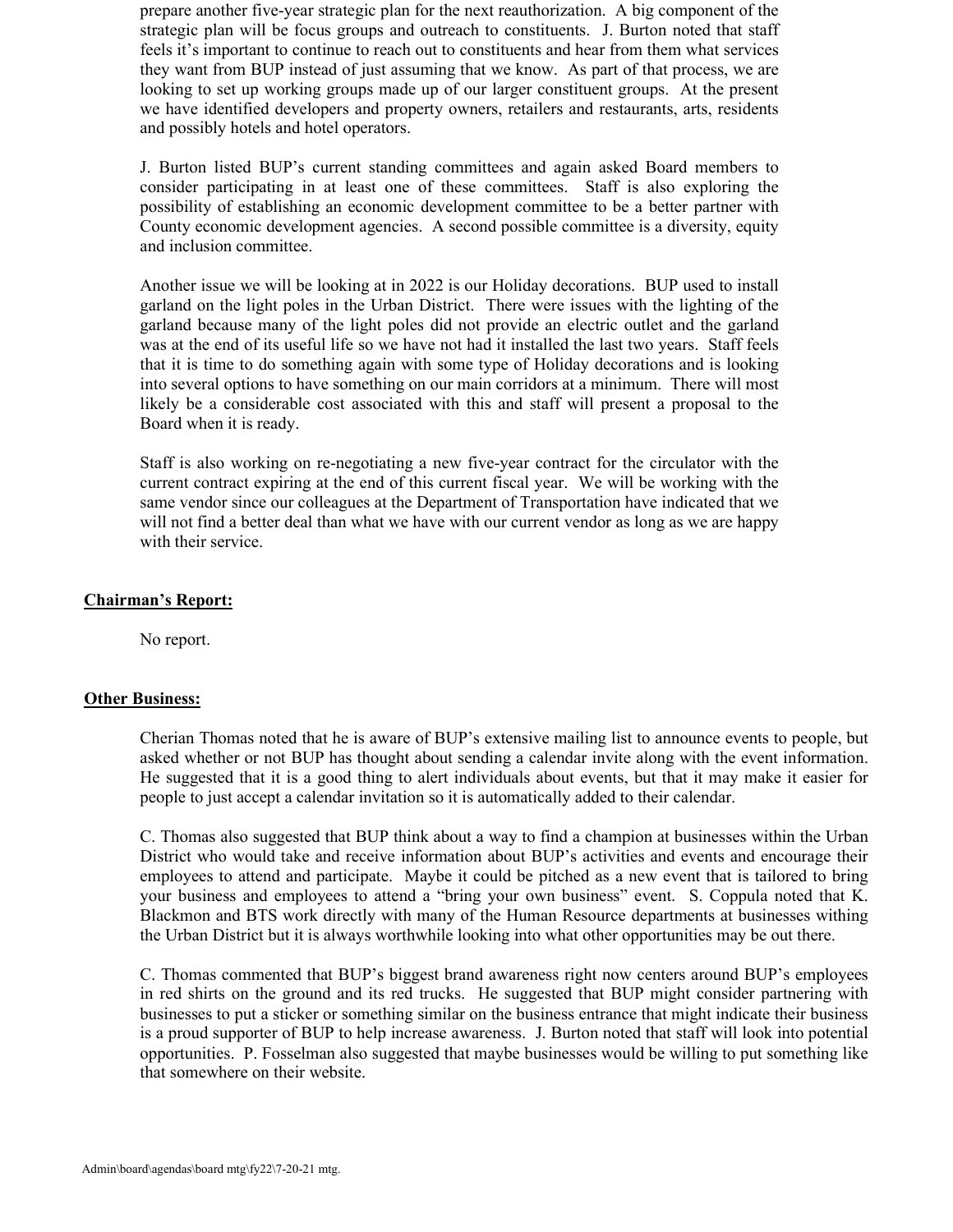C. Thomas commented that he did not think that BUP has a company page on LinkedIn. He commented that should be a no-brainer to create. He knows it will take some resources but that it will allow BUP to connect directly with more businesses in the area.

Katya Marin asked for an update on the bike lane project down Woodmont Avenue and up around Bethesda Row noting that there seems to be a lack of consistency in the current alignment that may cause a variety of safety issues. C. Thomas also asked if there were any measures in place to count bike lane usage. J. Burton noted that the current alignment is not the final product and that the County is still working on issues that will hopefully alleviate the safety concerns. J. Burton commented that he will invite Matt Johnson from DOT to the next Board meeting to provide an update on this project and answer some of these questions and concerns.

B. Wynne asked if BUP had seen any significant employee turnover as a result of Covid-19. J. Burton commented that we have had a few people leave recently but two of them were for specific family reasons that had nothing to due with Covid-19. The other two were individuals who simply came across better opportunities that BUP could not match. J. Burton also mentioned that BUP does not feel that our wages are keeping pace with the market, especially with the maintenance/field team and we are working closely with T.J. Dant to address this problem with the current budget submission.

**Next Meeting**: February 15, 2022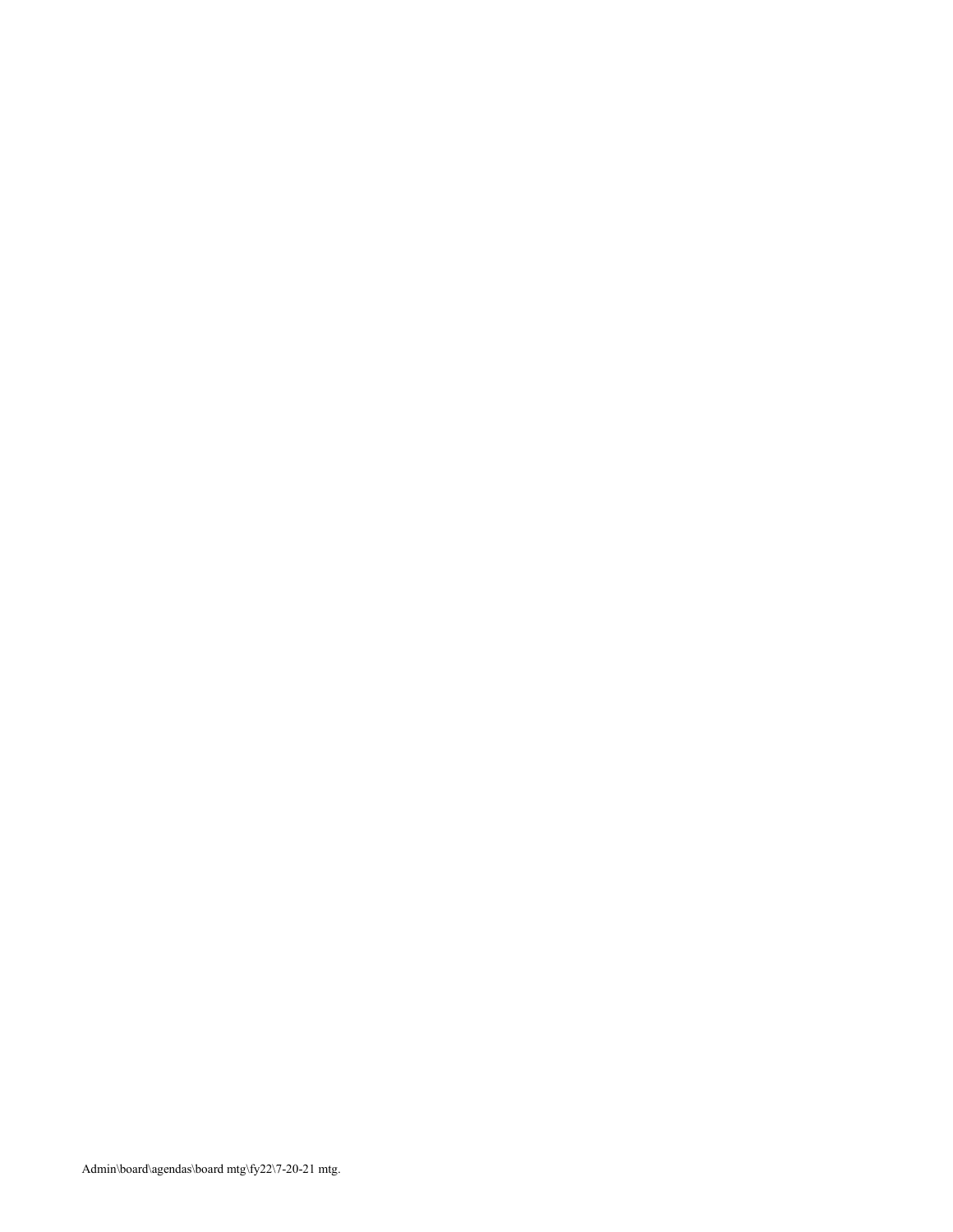# **BETHESDA URBAN PARTNERSHIP, INC. Minutes of the Board of Directors Meeting February 15, 2022**

| <b>Board Members Present:</b> | Jane Fairweather, Marian Block, Brian Wynne, Cherian Thomas, Susan<br>Lennon, Dan Schlaff, Christopher Smith and Pete Fosselman           |
|-------------------------------|-------------------------------------------------------------------------------------------------------------------------------------------|
| <b>Staff Present:</b>         | Jeff Burton, Stephanie Coppula, Kristen Blackmon and Jeff Oyer                                                                            |
| <b>Guests Present:</b>        | Allie Williams – Greater Bethesda Chamber of Commerce<br>T.J. Dant – BCC Regional Services Center<br>Matt Johnson - Montgomery County DOT |
| <b>Call to Order:</b>         | Meeting called to order at 8:00 a.m. by Jane Fairweather                                                                                  |

### **Minutes:**

Jane Fairweather called for a motion to approve the minutes from the previous Board meeting. A motion was made and seconded to approve the January 18, 2022 Board of Director's meeting minutes. There was no discussion. The motion passed unanimously.

## **Mobility Report:**

Kristen Blackmon reported that the "Cool Commute" photo contest is ongoing. K. Blackmon noted that staff member Brandan Stuckey has been working with employers on their transportation demand management plans which are due in February of each year.

At this time K. Blackmon introduced Matt Johnson a capital projects manager within the Montgomery County Department of Transportation. Mr. Johnson provided the Board with an update on the status of four of the bike lane and other capital projects that are in various stages of planning, design or construction around the downtown Bethesda area. Board members were given an opportunity to ask questions and make comments.

### **Marketing Report:**

Stephanie Coppula reported that "Restaurant Week" is kicking off this week on the  $17<sup>th</sup>$  and will run through the  $27<sup>th</sup>$ . There are approximately 30 participating restaurants who are all offering some type of meal discount. The marketing team has already done a radio spot featuring one of the restaurants and a couple of news stations will be here next week and will also feature a local restaurant. The BUP website lists all the participating restaurants and the specials they are offering.

The Local Writer's Showcase will be held on March 10  $&$  11 featuring local essay and poetry writers. There will be live events at the Writer's Center and Gallery B.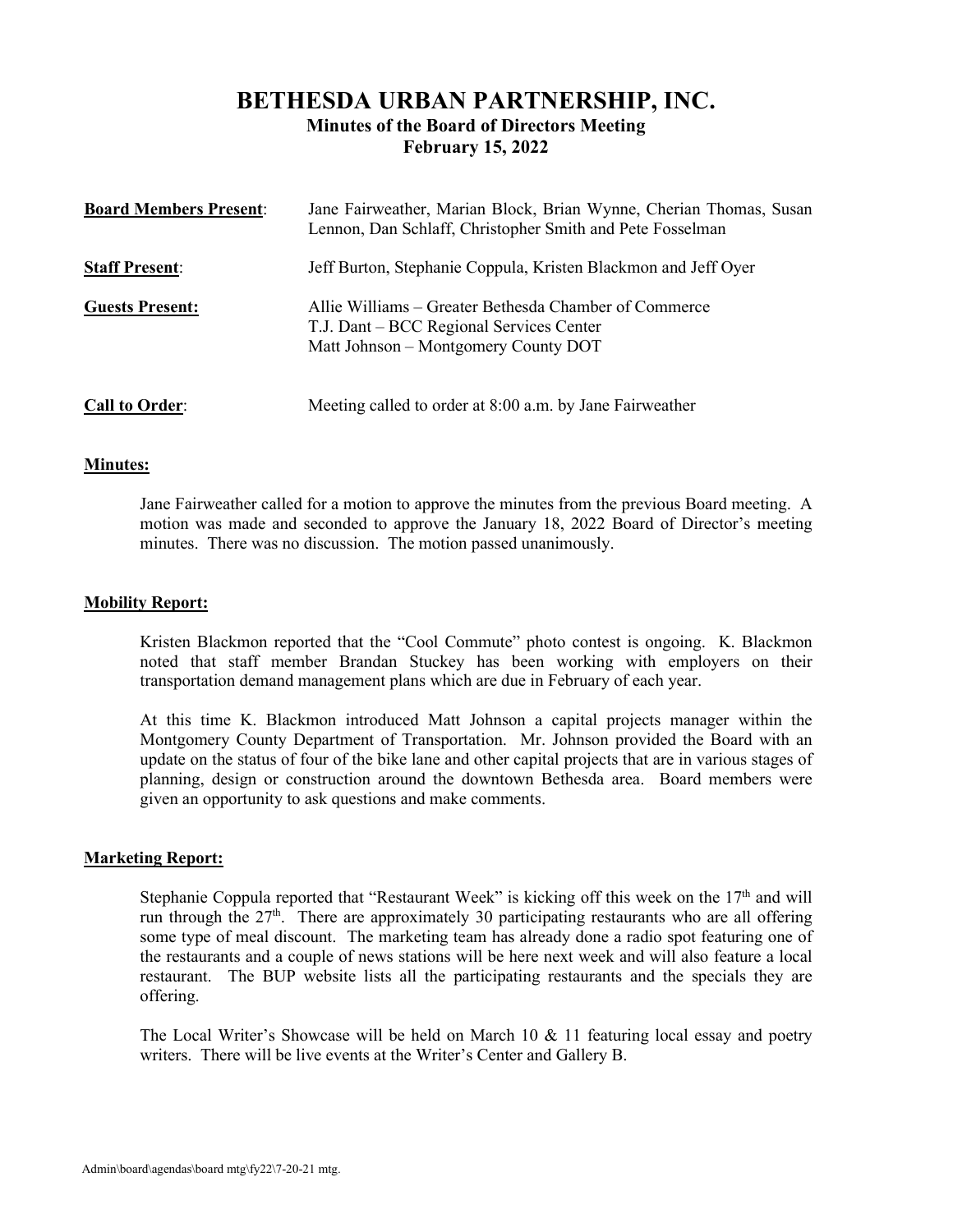The Bernard Ebb Songwriting Awards will be held at the Blue's & Jazz Club on Friday night, April  $1<sup>st</sup>$ . All the finalists were just selected and tickets will go on sale in the next few days.

Staff is still working with WMATA to do some artwork at the Metro station where Metro will be doing some construction around the entrance from the plaza level. We are waiting on the sign-off of the MOU and then staff will work with an artist on a design and schedule.

S. Coppula reported that staff has been highlighting various artists and business owners within Bethesda for Black History Month on social media.

### **Maintenance Report:**

Jeff Oyer noted all of the maintenance highlights can be found in the Board report. J. Oyer noted that Winter work is in full swing with tree pruning and brick repairs. There were several snow events during January and February so staff was quite busy clearing snow and putting down ice-melt for three or four days since the last Board meeting.

Susan Lennon asked about what steps BUP was taking in connection with the increasing rat population. J. Oyer noted that BUP has been working with its current pest control vendor to develop a plan for increased service in the trouble areas. T.J. Dant commented that he has also seen an increase in the number of complaints about the issue and there are two parts to the issue. The first part will be to work with business owners to make sure they are complying with all rules associated with trash removal and trash being left in unprotected cans. The second part is that he is working with both the Silver Spring and Wheaton Urban Districts to develop a comprehensive plan from the County to enter into a contract with a vendor to provide more pest control services within the Urban Districts to help alleviate the issue. Pete Fosselman mentioned that this is an education and health issue and there may be funding available to address this issue once a comprehensive plan is developed.

### **Financial Report:**

Brian Wynne presented the financial statements for the seven months ended January 31. B. Wynne noted that revenue is \$65,000 under budget due mainly to the cancellation of the Taste of Bethesda. Expenses are also under budget by approximately \$200,000. This is due to several factors including the cancellation of the Taste of Bethesda, Play in a Day, Streetery costs running under budget and also several staff vacancies. The overall revenue over expenses is about \$235,000 which is very similar to last month.

### **Executive Director Report:**

J. Burton reported that he will be participating in a virtual press conference this Thursday with the Comptroller's office. He is proposing \$500M appropriation for funds to be allocated to small businesses in Maryland to help with pandemic recovery.

J. Burton noted that he and Stephanie Coppula will be meeting with the General Manager of Fox 5 in the next couple of weeks. He noted that Fox 5 was now located in Bethesda. They will be discussing options for partnering together in the future.

#### **Chairman's Report:**

Jeff Burton reported that the Parks Committee met with the consultant for the Streetery design on Norfolk Avenue. They presented a possible final draft of the design of the three